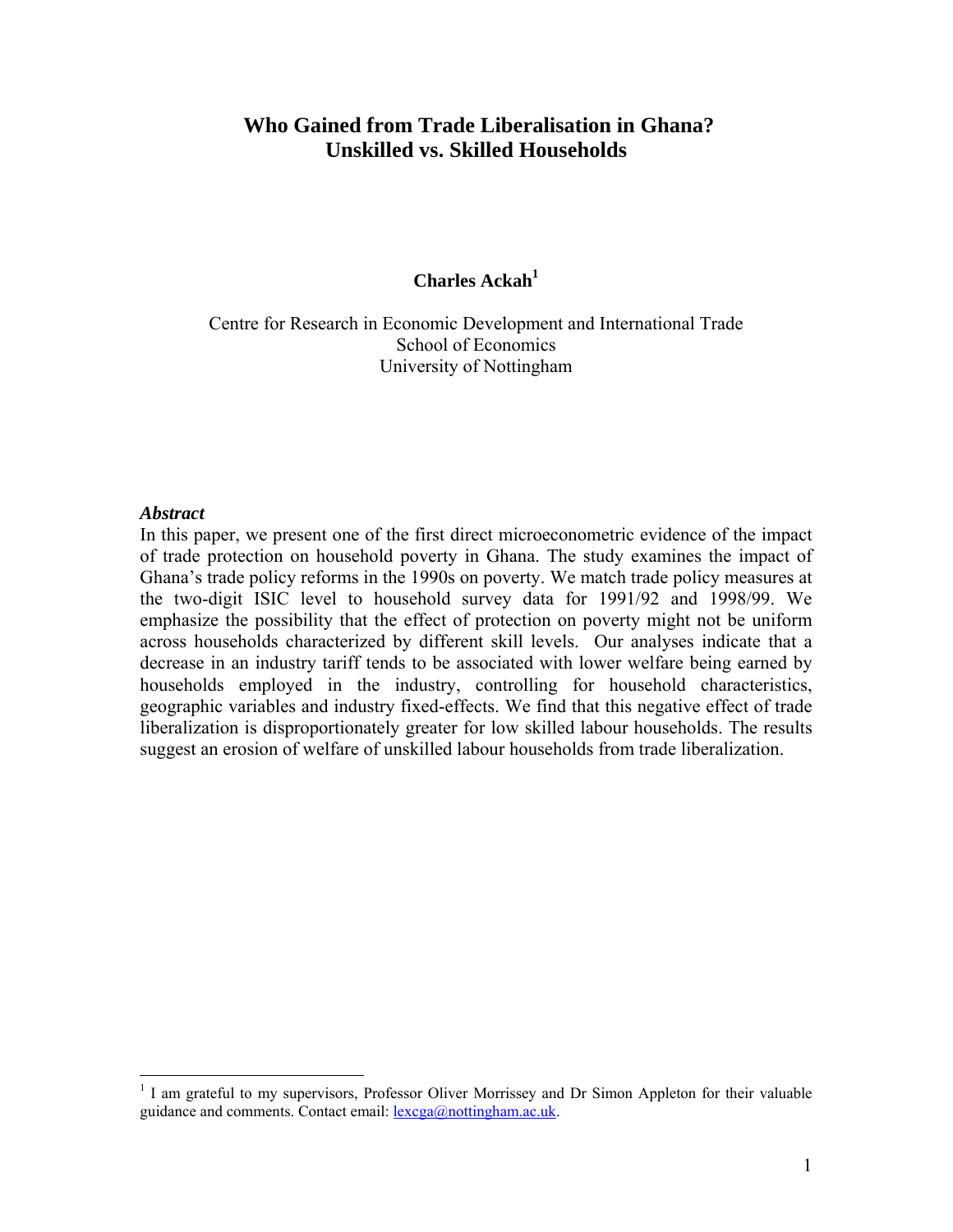# **1. Introduction**

Despite decades of trade policy reforms and increased globalisation of developing countries, poverty remains a major challenge in most of SSA, Ghana being no exception. Compared to other regions, Africa, and especially SSA, has exhibited poor economic performance over at least the past two decades. While some countries have been exceptions to the trend and performed very well, the regional performance is cause for concern. Not surprisingly, the impact of trade reforms on the welfare of the poor has become an important subject of ongoing interest to researchers and policy makers alike. However, there has been limited empirical research on how these reforms affect poverty at the household level (Winters *et al*, 2002).

The main objective of this paper is the estimation of the poverty effect of trade protection based on Ghanaian household data. This objective is motivated by a gap in the literature. Very little evidence in Ghana concentrates on trade effects and few studies are based on household data. Despite the general concerns expressed in many quarters, relatively little is known about the actual impacts of trade policy reforms on the livelihoods of the poor. While there has been some work on poverty measurement and descriptive analysis of the characteristics of the poor, to our knowledge, there is no accessible multivariate econometric analysis using policy variables, such as tariffs, to examine the impact of trade policy on household poverty. The lack of recent studies on the effects of globalisation, in general, and trade liberalisation, in particular, in Ghana is immensely puzzling given its economic relevance and the fact that Ghana was touted as 'adjustment's star pupil' (Alderman, 1994). The scarcity of studies on this important topic is primarily due to the lack of representative household panel data sets on one hand, and the non-availability of trade policy data coupled with the problem of identification of the trade policy effects on poverty at the household level.

This paper takes a step towards filling this gap. Specifically, this is the first study to use repeated cross-section data (RCS) from the Ghana Living Standards Survey (GLSS) against the background of trade reforms of the 1990s to gauge the poverty impact of trade liberalization in Ghana. By so doing we have moved beyond the limits of cross-sectional analysis into the realm of panel data that has long been acknowledged as required to address issues of endogeneity and heterogeneity. We demonstrate that even with limited data, it is still possible to assess some of the poverty effects of trade liberalization and therefore contribute to a more informed policy debate.

Our analyses includes static and dynamic, linear and non-linear, levels and firstdifference models to indicate that a decrease in tariff in a given industry tends to be associated with lower welfare being earned by households affiliated to this industry, controlling for household-specific characteristics and geographic variables and industry fixed effects. We also find that this negative effect of trade liberalization is disproportionately larger for low skilled households (defined as households whose head has no more than basic education). Tariff reductions in Ghana during the 1990s were therefore not pro-poor. The results suggest an erosion of welfare of the unskilled households from trade liberalization. The remainder of the paper is organized as follows.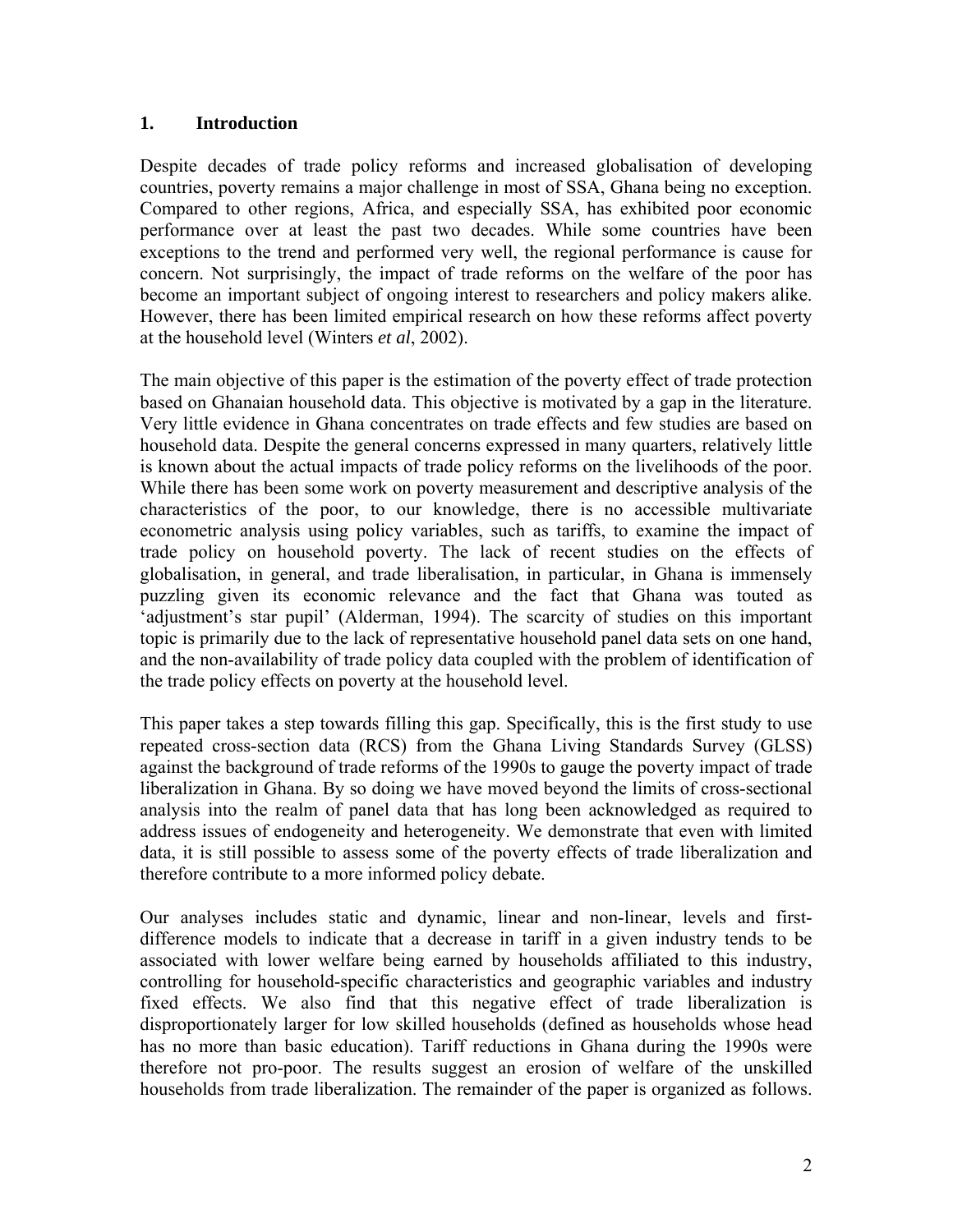The next section presents some facts on Ghana's trade liberalization. Section 3 briefly reviews some relevant theoretical literature. Section 4 follows with a description of the empirical strategy and the data employed in the analysis. The section also reviews some developments in the theoretical pseudo-panel econometric literature. To the extent that it is relevant; we also present some empirical applications of the pseudo-panel technique. In section 5 we summarize and assess the econometric results. Section 6 provides additional robustness checks while Section 7 concludes.

### **2. Trade Liberalization and Macroeconomic Performance in the 1990s**

Ghana is one of the first countries in sub-Saharan Africa to pursue Structural Adjustment Programmes (SAPs) under the auspices of the World Bank and the IMF, aimed at correcting the distortions that contributed to the stagnation and decline of the economy in the 1970s and early 1980s<sup>[2](#page-2-0)</sup>. In Ghana, most of the economic policies during the structural adjustment period have been trade- and agricultural -related reflecting the importance of the agriculture sector in the economy of Ghana. The reforms since 1983 have focused, *inter alia*, on trade liberalisation, the elimination of exchange rate distortions, removing price distortions on crops, eliminating subsidies for agricultural inputs (including fertilizer) and privatization (see Aryeetey *et al*., 2000).



### **Figure 1: Trade Policy and Performance in the 1990s**

 $\overline{a}$ 

*Source*: Author's with data from World Bank, *World Development Indicators* (WDI) 2002 CD-ROM.

Ghana has liberalized its trade regime significantly since the inception of the SAP in 1983.[3](#page-2-1) The process of liberalisation entailed a gradual reduction of the tariff structure and

<span id="page-2-0"></span><sup>&</sup>lt;sup>2</sup> These programmes included trade liberalisation, the elimination of exchange rate distortions, pricederegulation, privatisation and divestiture of public enterprises.

<span id="page-2-1"></span> $3$  McKay and Aryeetey, 2004:8) and Aryeetey (2005) provide an up-to-date discussion on the evolution of trade reforms in Ghana and the discussion here largely draws on their work.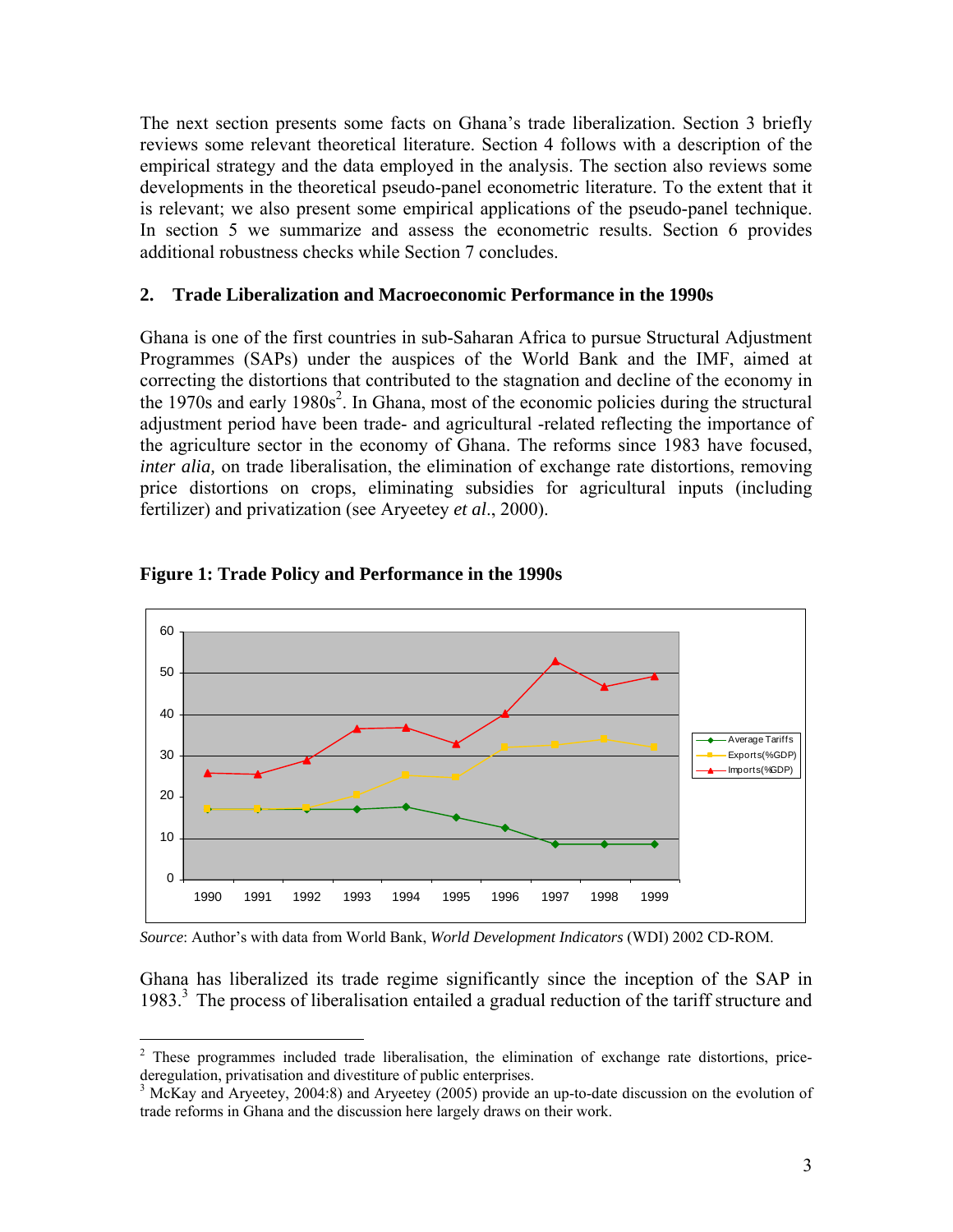level. By the year 1999 the simple average tariff rate had fallen from 17% in 1992 to 8.5% (Figure 1). In addition the tariff structure has been simplified and few non-tariffbarriers are applied. Trade reforms in the 1990s included specific export promotion measures aimed at improving the relative incentives to producers of exportables. A variety of export duties were removed, export licensing abolished in 1990 and export procedures significantly simplified. One key characteristic of the 1990s was the increasing openness of the economy, with both imports and exports increasing as a proportion of GDP, but with the latter consistently exceeding the former and to an increasing extent over time. A surge in imports is particularly evident in 1997 contributing to a large trade deficit (Figure 1).

### *Poverty Profile - The Nature of Poverty in Ghana*

These and other reforms have had a dramatic positive impact on the economy. Per capita income has been on a steady path of recovery, a sharp drop in domestic inflation, and considerable improvement in the external balance-of-payments. Like many other developing countries, poverty has become the central problem confronting Ghana in the new millennium. Ghana still remains a low income country, with widespread and prevalent poverty at the national, regional and sectoral levels. In rural areas, and among food crop farmers, poverty is still widespread. Previous studies on Ghana have highlighted the fact that poverty is highly concentrated in rural areas with 80 percent of those persons classified as poor residing in the rural areas. In general, the overall trend in poverty during the 1990s has been encouraging. Taking the upper poverty line of 900,000 *cedis* (in constant prices of Accra in January 1999), the proportion of the population defined as poor decreased from 51.7 percent in 1991/92 to 39.5 percent in 1998/99. Extreme poverty fell from 36.5 to 26.8 percent while inequality, as measured by the Gini coefficient, decreased only marginally over this period from 0.373 to 0.368 (GSS, 2000b; Coloumbe and McKay, 2003; McKay and Aryeetey, 2004). Although overall poverty declined between the two surveys, the reduction in consumption poverty, however, is not evenly distributed according to ecological zones and regions. Accra and the forest ecological zone registered the highest declines. In the case of the Rural Savannah, the situation of the very poorest has rather worsened. In terms of (administrative) regions, poverty declined between the two surveys in seven (Western, Eastern, Greater Accra, Volta, Upper West, Ashanti and Brong Ahafo) out of the ten regions in Ghana, while for the remaining three (Central, Northern, Upper East) poverty increased.

### *Poverty by Socio-economic groups*

Large poverty reductions have occurred among private sector employees in both the formal and informal sectors, and among public sector wage employees, but export farmers have experienced the largest reduction in consumption poverty. Poverty reduction among the large numbers of food crop farmers, on the other hand, has been modest. Reductions in the incidence of poverty over the period have been smaller also for the non-farm self employed and informal sector wage employees.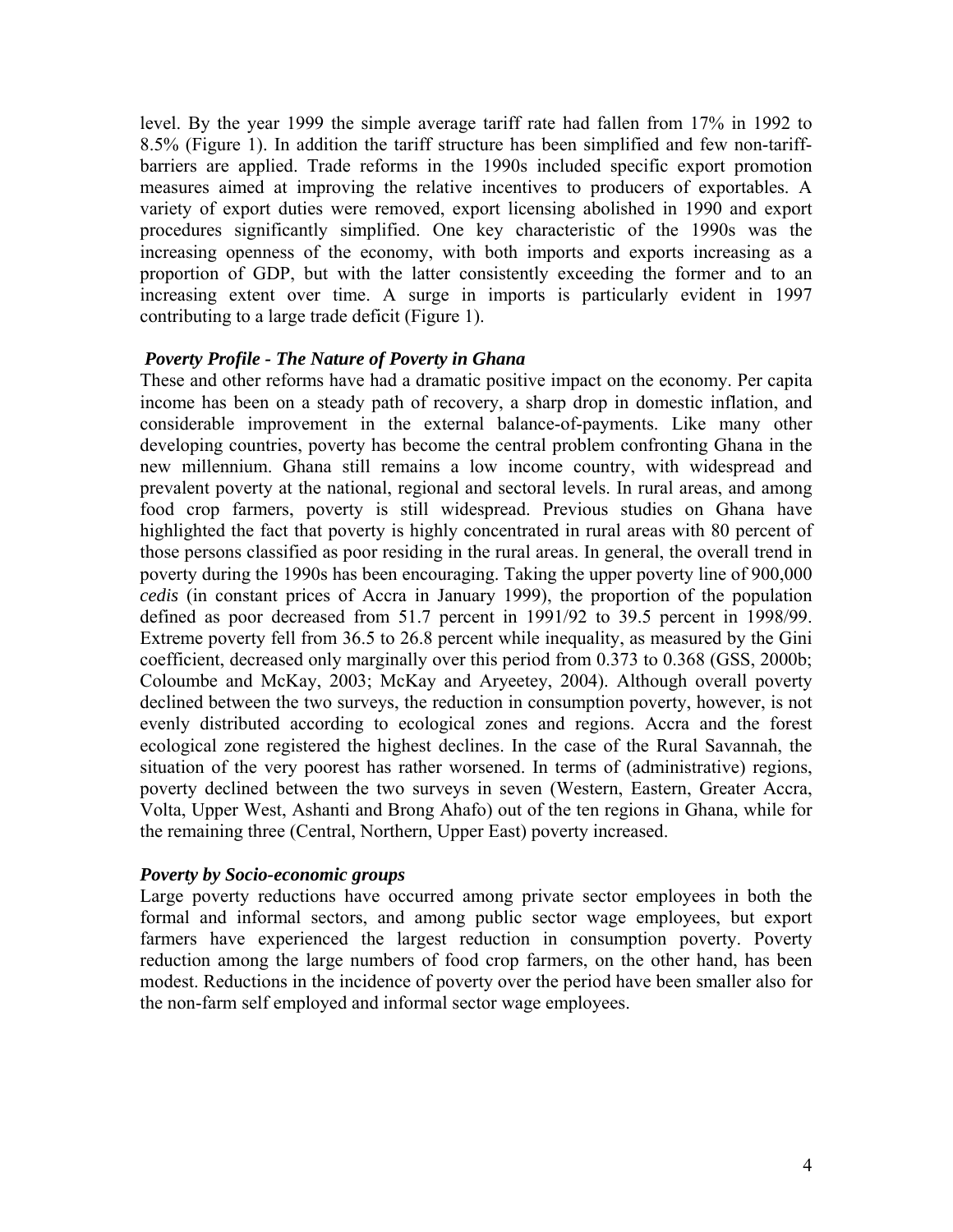### **3. Theoretical Background**

 $\overline{a}$ 

Winters (2000, 2002) developed an elaborate theoretical framework identifying the channels through which trade reform can impact on poverty.<sup>[4](#page-4-0)</sup> Their framework enumerates mechanisms through which trade may potential impact the poor. In addition to the long-run effects operating through economic growth, he considers the static effects of trade shocks on households, directly via product and factor markets, and indirectly through the impact on government revenue and expenditure. The impact of trade policy on the poor is channelled mainly through variations in relative prices of their consumption bundle and through changes in their sources of income. Trade can affect the prices the poor pay for goods, the prices they receive for their products, their wages and employment prospects. While recognizing the importance of the other channels of transmission, (for the purposes of this empirical paper) we restrict our attention to focus on the factor market channel. This is motivated by the paucity of research in this area for developing countries, especially in Africa. The literature on how international trade affects incomes of the poor or poverty, more generally, is extremely scarce relative to the literature on wage inequality<sup>5</sup>. Moreover, this already small literature tends to be overly bias towards the US and Latin America. In his review of the recent empirical studies on estimating the impact of trade reforms on poverty, Reimer (2002), has suggested that the factor price, income, and employment link is the most crucial in developing countries. He argues that there are many households in developing countries that are highly specialized in their earnings patterns than their consumption.

The standard argument with regard to trade and poverty is based on the Stolper-Samuelson theorem, which suggests that international trade will lead to a rise in the relative returns of the abundant factor; unskilled labour in the case of developing countries. Thus, according to this theory, the poor (unskilled labour) will be the largest beneficiary of trade liberalisation. In other words, we would expect trade reforms in developing countries to be inherently pro-poor, since these countries are more likely to have a comparative advantage in producing goods which use unskilled labour relatively more intensively<sup>[6](#page-4-2)</sup>. These expected gains are conditional on several assumptions -including free mobility of labour, given technology and perfect competition<sup>[7](#page-4-3)</sup>. However, the restrictive assumptions upon which the theorem is built are not sufficient to provide a viable interpretation of the complexity of the real world, in which benefits and costs of trade are unevenly distributed between producers and consumers of exported and imported goods. Moreover, the adjustment to trade may result in additional short and medium term costs and challenges for the poor (see Ackah and Morrissey, 2005:5-7 for a discussion of the benefits and costs of trade policy reforms).

<span id="page-4-0"></span><sup>&</sup>lt;sup>4</sup> See McCulloch et al (2001), Winters (2002), Winters *et al* (2002) and Bannister and Thugge (2001) for a more recent and detailed presentation of this framework.

<span id="page-4-1"></span><sup>&</sup>lt;sup>5</sup> See, for example, Goldberg and Pavcnik (2004), Attanasio et al., (2004) and Topalova (2004); Hanson and Harrison (1999), Revenga (1997) and Feenstra and Hanson (1997).

<span id="page-4-2"></span>For an empirical example, see Hertel *et al*. (2003) who estimate that global trade liberalization leads in the long run (i.e. when labour and capital are mobile across sectors) to a decline in poverty for all strata of the population largely because of increased demand for unskilled labour. 7

<span id="page-4-3"></span>This is an assumption that is unlikely to hold, especially in the short- and medium-run, and in developing countries like Ghana, where labour markets are characterized by significant labour rigidities.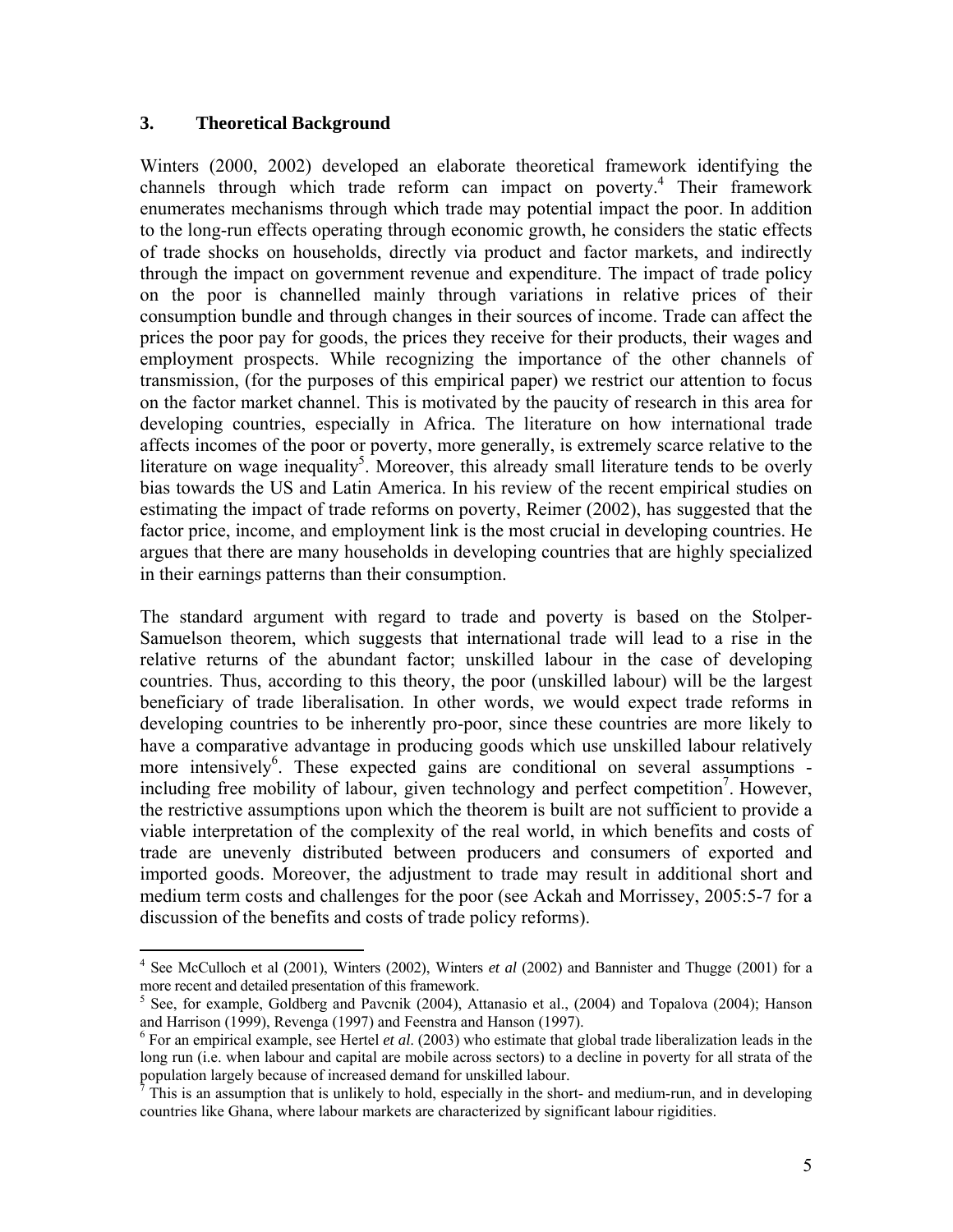Recently these sharp predictions of the Stolper-Samuelson theorem have been challenged. According to the new theories, trade liberalization could reduce the wages of unskilled labour even in a labour abundant country, thereby widening the gap between the rich and the poor. Many observers find the Stolper Samuelson theorem quite restrictive, in that the theorem does not offer definitive conclusions if one or more assumptions are relaxed (see Davis, 1996). Davis and Mishra (2004 cited in Harison, 2005), argue that the popular expectation that trade openness should increase the incomes of the poor in low income countries is based on a very narrow interpretation of the standard Heckscher-Ohlin model. Davis and Mishra show that in a world of many factors and many goods, a poor country might no longer have a comparative advantage in producing unskilled intensive goods. Similarly, if a poor country has large supplies of non-labour factors of production (like land or mineral resources); trade liberalization may not benefit the labour-intensive sectors.

The specific sector and the Ricardo-Viner models have become the natural alternative to the Heckscher–Ohlin model and the associated Stolper–Samuelson theorem. According to these models workers may gain from trade reforms depending on which sectors (import-competing or exporting) they are attached to. The models focus on the short- to medium-run and assume imperfect factor mobility with one factor mobile across sectors while the other is taken to be sector-specific. With these assumptions the models predict a positive association between protection and returns to factors of production (e.g. wages). Protection reduces imports and reduced imports increase labour demand, which in turn increases wages. When the price of a good falls following trade liberalisation the model predicts that the factor specific to the sector that experienced price reduction loses while the other specific factor gains in real terms. In other words, if trade liberalisation occurred households affiliated to the industries that experience large tariff reductions would see a decline in their incomes relative to the economy-wide average income, while households attached to relatively protected industries would gain, relatively.<sup>[8](#page-5-0)</sup>

Given the apparent ambiguity in the theoretical literature discussed above the question of the effect of trade liberalization on poverty appears an empirical matter. Empirically it is not simple to disentangle the effects on incomes of trade reform from other macroeconomic policies and technological changes occurring simultaneously. Although many economists tend to agree, in general, that in the long run openness to trade is good for growth and poverty reduction, in the short and medium run significant adjustment costs have been acknowledged. In fact, in the short run, trade liberalization appears to increase poverty and inequality (McCulloch et al., 2001). Winters et al. (2004) offer a detailed and valuable review, observing that the heterogeneity of poverty "forbids" attempts to draw quick general conclusions.

 $\overline{a}$ 

<span id="page-5-0"></span><sup>&</sup>lt;sup>8</sup> Given the underdeveloped labour markets in most developing countries, this model appears a plausible starting point for thinking about the relationship between trade protection and income poverty in Ghana. (see Attanasio et al., 2004). There are good reasons to believe that the assumption of perfect labour mobility across sectors is unlikely to hold in most developing countries including Ghana. Even though we do not propose, in this chapter, to subject these theories to empirical testing, we hope that in the end we are able to find a theoretical basis for explaining the observed changes in poverty and inequality *vis a vis* the trade reforms in the 1990s.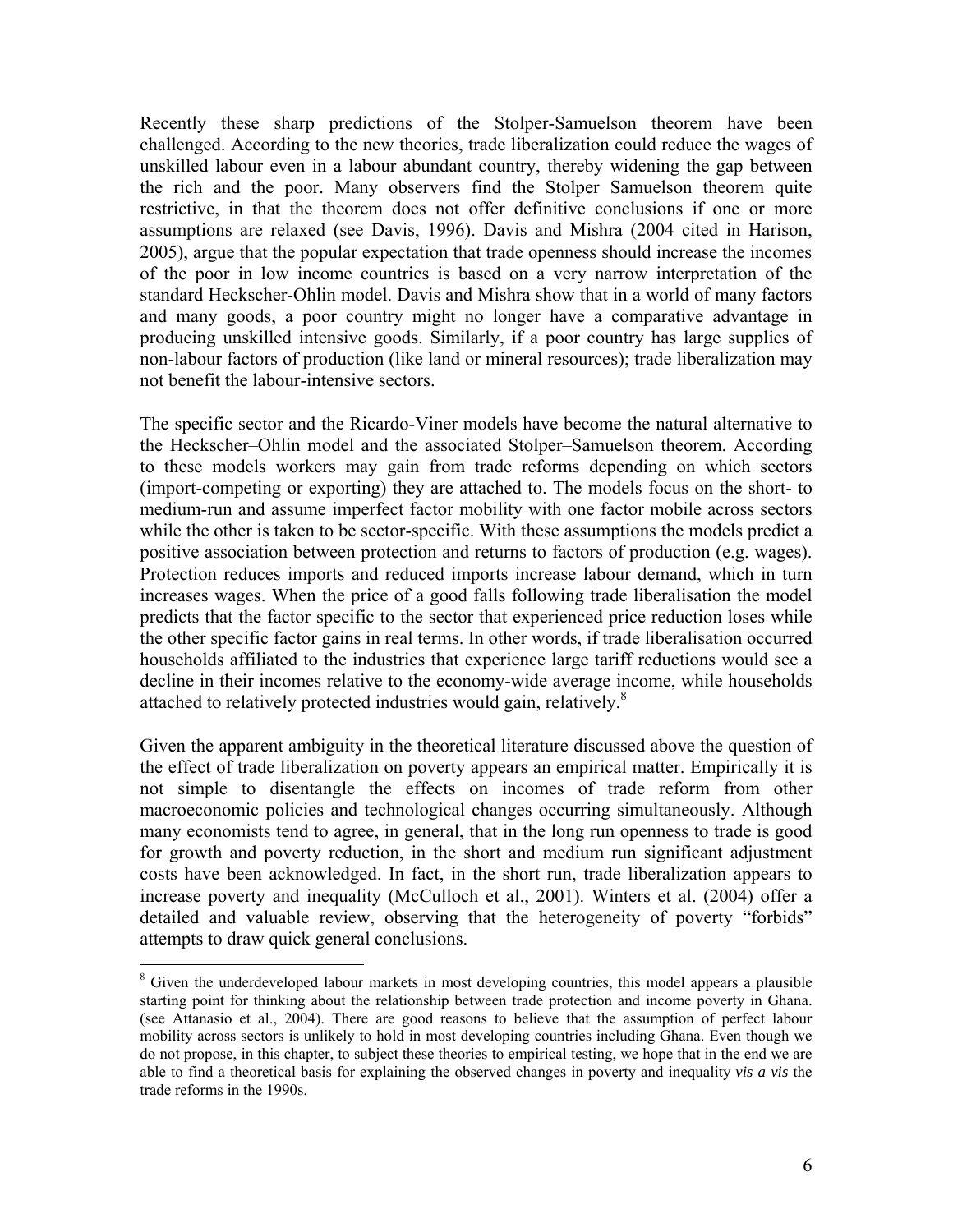### **4. Empirical Methodology and Data Description**

In this section we have one main objective: to investigate the links between trade liberalization (one facet of globalization) and poverty observed in Ghana during the 1990s. Of particular interest here is the potential contingency of the effect of trade liberalization on educational qualification or skill type of the household. We are also interested in systematically distinguishing the long-run impact of trade reforms on poverty from that of the short-run. In the end, we hope to provide answers to the following questions: (1) Does trade liberalisation affect every household equally or does it help those who are already relatively well off while leaving poorer households worse off. In other words, is the effect of trade liberalisation felt equally across households (skilled and unskilled)? (2) Is the effect of trade liberalization constant or timedependent?

In order to investigate such questions, longitudinal data with multiple observations on the same households over time would be ideal. Unfortunately, such data are seldom available in developing countries, Ghana being no exception. The analysis in this paper will therefore proceed applying pseudo-panel econometric techniques to repeated crosssectional GLSS data. We consider what can be learnt from analyzing repeated crosssections as is predominant in studies interested in consumption and labour supply issues (see for e.g. Browning, Deaton, and Irish (1985). We extend these approaches for the analysis of poverty in Ghana. In this way, this study circumvents the absence of 'true' panel data for Ghana, while still exploiting some of the attractive features of panel data analysis such as the ability to control for household-specific effects and unobserved heterogeneity (Deaton, 1985).

### *4.1 Pseudo Panel Data from Repeated Cross Sections: A Review of the Literature*

There is by now a rapidly growing literature on pseudo panel data models constructed from repeated cross sections. The use of 'pseudo-panel' data was introduced by Deaton (1985) for the analysis of consumer demand systems. In his seminal paper, Deaton (1985) suggests grouping individuals (cases, observational units) into cohorts on the basis of shared characteristics such as sex or  $age<sup>9</sup>$ . He then shows that averages within these cohorts could be treated as observations in a pseudo (synthetic) panel. The cohorts are then traced over time as "they" appear in successive surveys, forming a panel, from which standard panel data models can be identified and consistently estimated.

Assuming we have a time series of *T* independent cross-sections with *N* observations in each, we can write the linear model with individual effects as following:

$$
w_{it} = \mathbf{x}_{it}^{'} \boldsymbol{\beta} + f_i + \varepsilon_{it} \qquad i = 1,...,NT, \quad t = 1,...,T.
$$
 (1)

<u>.</u>

<span id="page-6-0"></span><sup>&</sup>lt;sup>9</sup> Note that while the use of "cohorts" has become synonymous with the grouping of individuals by year-ofbirth, whenever the term "cohorts" is used in this chapter we refer to groups of units (individuals, households, etc.) sharing some common characteristics (not exclusive to year-of-birth). A broader term used, often to mean the same thing, is "cell".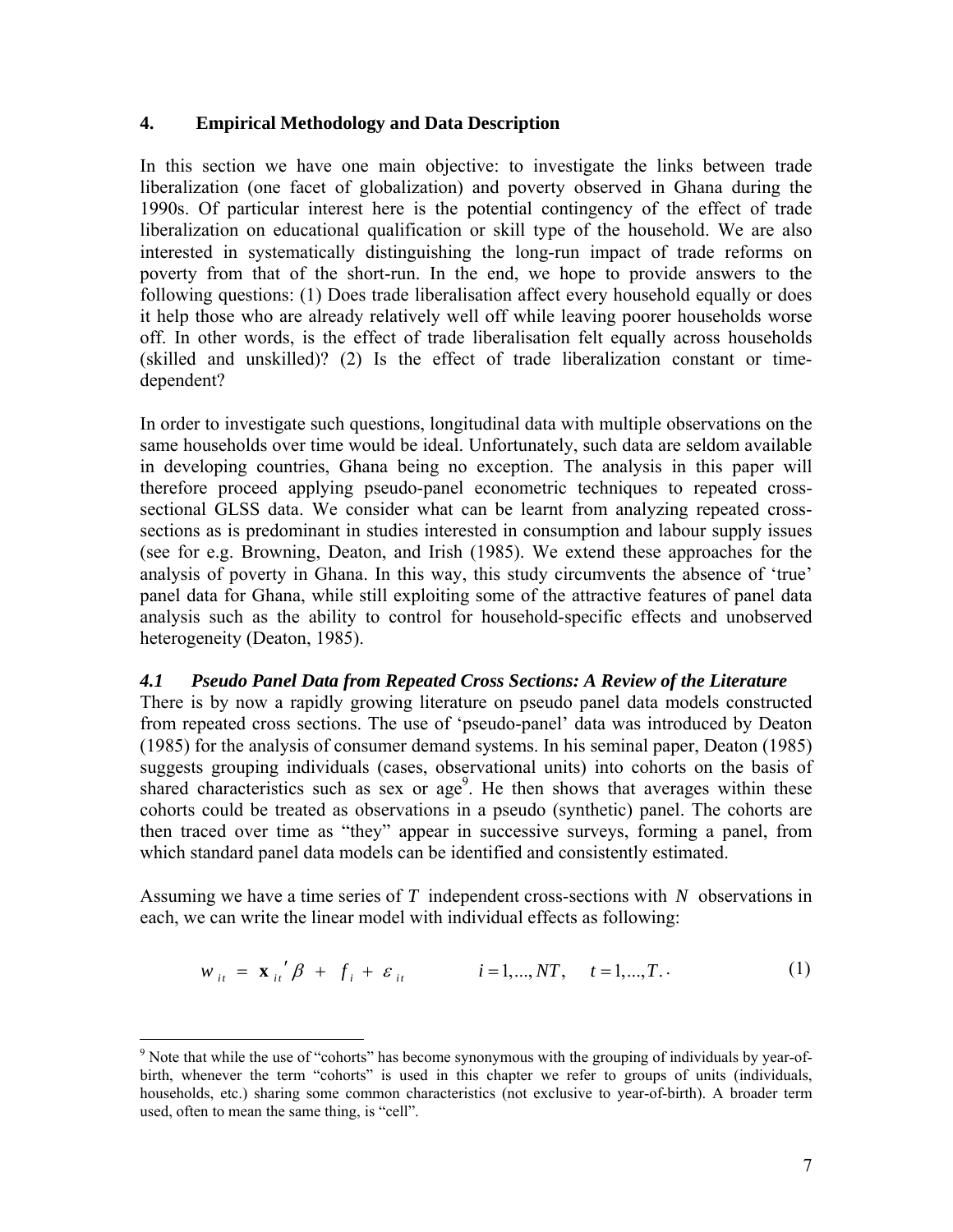where  $w_{it}$  is equivalent adult consumption in period *t* of household *i*,  $\mathbf{x}_{it}$  is a set of characteristics (socio-economic or demographic),  $\beta$  is a vector of parameters to be estimated,  $f_i$  is the household fixed effect and  $\epsilon_i$  represents an error term. Since, in general,  $f_i$ , will be correlated with the other explanatory variables, such an equation can only be consistently estimated from panel data. However, assume the case where  $i$  is a member of well-defined cohort group  $c$ , whom we can follow via its (randomly chosen) representatives through repeated cross sections. Deaton's suggestion is to take simple means of equation (1) over all households that happen to be observed in period *t* belonging to cohort *c* to obtain

$$
\overline{w}_{ct} = \overline{\mathbf{x}}_{ct}^{\prime} \beta + \overline{f}_{ct} + \overline{\varepsilon}_{ct} \qquad c = 1, ..., C.
$$
 (2)

The problem with estimating equation (2) derives from the fact that the cohort fixed effect  $\overline{f}_c$  can be correlated with  $\overline{\mathbf{x}}_{ct}$  (if  $f_i$  is correlated with  $\mathbf{x}_{it}$ ), is unobserved and not constant over time due to the changing membership of the cohorts as new surveys are conducted. Likewise, all the other *observed* cohort mean variables ( $\overline{w}_{ct}$  and  $\overline{\mathbf{x}}_{ct}$ ) are merely error ridden estimates acting as proxies for the true cohort means. In this case, the standard within estimator based on the pseudo panel will be inconsistent. Thus, he proposes an errors-invariables technique to account for the measurement error.

However, Verbeek and Nijman (1993), have shown that consistency of Deaton's errorsin-variables estimator (hereafter, EVE) requires that the number of available crosssections tends to infinity. The authors also note that Deaton's estimator increases variance at the same time that it reduces bias, giving rise to a mean-squared error tradeoff. They have suggested several modifications of EVE which do not suffer from an inconsistency due to a small number of time periods. In particular, Verbeek and Nijman have suggested that when the cohort size is fairly large (at least 100 members), and the time variation in the cohort means is sufficiently large, the bias in the standard within estimator will be small enough that the measurement error problem can be safely ignored<sup>10</sup>. Hence, to avoid the measurement error problem, most researchers would usually divide the sample into a smaller number of cohorts,  $C<sub>z</sub>$ , (between 10 and 20) to ensure that observations per cell,  $n_c$ , is reasonably large (see, for example, Browning *et*  $al$  (1985), Attanasio and Weber (1993), and Blundell *et al* (1993, 1998)).<sup>11</sup> Unfortunately, there is no general rule as to how large is 'large enough' to attenuate the bias in the within-estimator. For example, some authors including Devereux (2003 cited in Verbeek

<span id="page-7-0"></span> $10$  Often, the time series dimension of the data set is large so that even with a small number of groups the total number of observations in the panel is fairly large.

<span id="page-7-1"></span><sup>&</sup>lt;sup>11</sup> When cell sizes are large, most applied researchers tend to treat pseudo-panel data as though they were genuine panels thereby employing standard econometric methods for panel data, such as the fixed-effects estimator. Collado (1998), however, notes that this approach is only valid if one wants to estimate linear models. He argued that in the case of discrete choice models this approach is unnecessary. The reason being that in these models the estimators do not rely on asymptotics in the cross-sectional-time-series dimension of the data  $(CxT)$ . For such models, he shows that a reasonably large number of cohorts are needed to guarantee efficiency.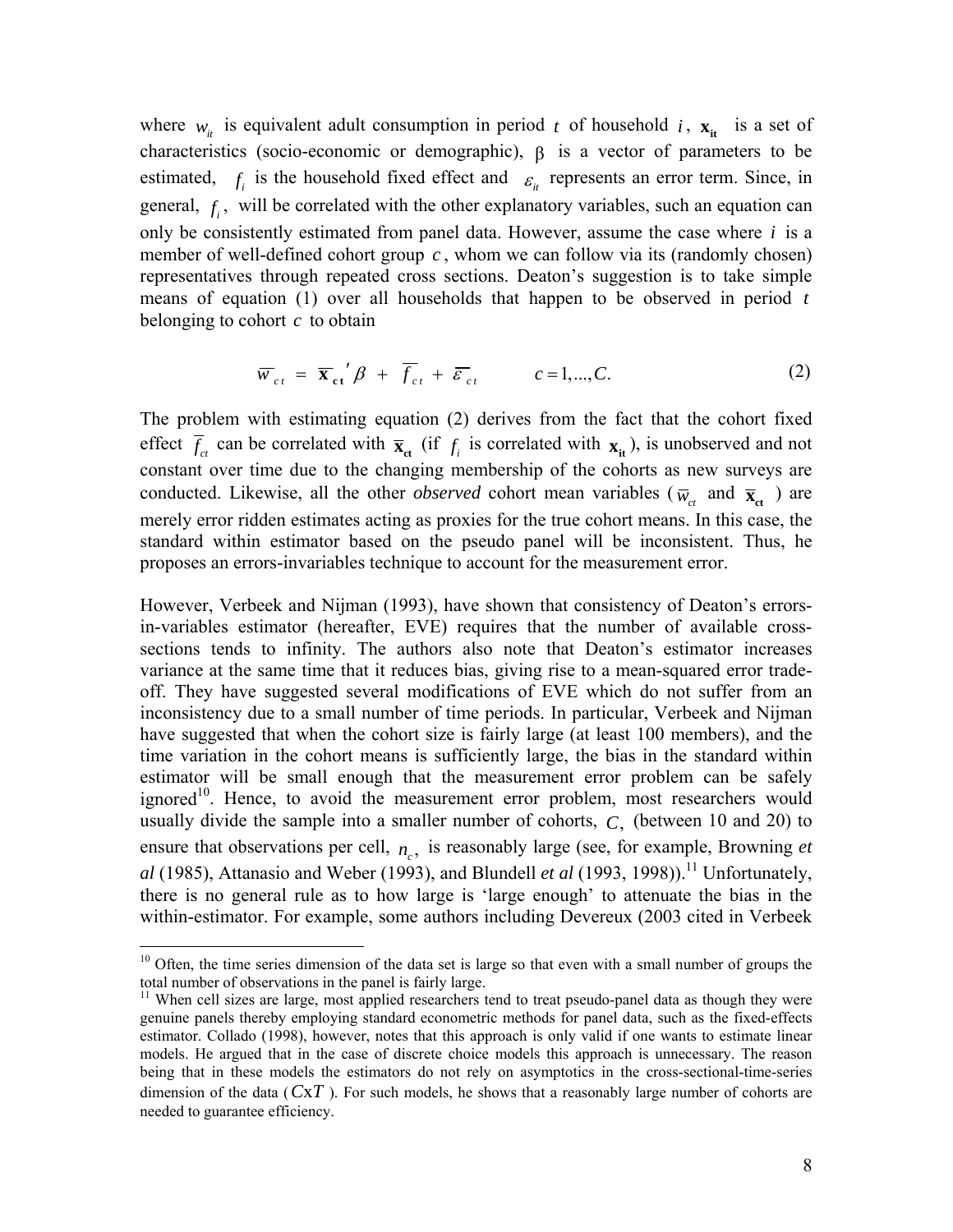and Vella, 2005) have more recently argued that there can still be substantial bias in the standard within estimator even if cohort sizes are 'reasonably' large. He recommends that cell sizes should be larger, at least 2000, possibly. In practice, however, it is almost impossible to construct cohorts with cell sizes that large. Note that many observations per cohort imply a small number of cohort observations  $C$ , in the pseudo panel, resulting in inefficient estimators (Verbeek and Nijman, 1993:4).

So far, we have we only looked at the case of estimating the linear fixed-effects model on the cohort means and how to correct for the measurement errors arising from using the observed but error-filled cohort means to proxy for the unobserved cohort population means. An important microeconomic study that uses RCS methods is Browning, Deaton, and Irish (1985), who use British household survey data to study consumption and labour supply issues. The variables used in their models are constructed by computing means over cohort-year groups (as in equation 2). The Browning, Deaton, and Irish study fostered other work on the econometric properties of RCS estimation, most notably by Moffitt (1993). Moffitt's study shows that estimation of RCS models can proceed using the individual level data, and he provides insight on the identification issues with RCS methods. Unlike Deaton (1985), Moffit (1993) analyzes pseudo-panel data in which the number of individuals per group is large relative to the number of groups and time periods[.12](#page-8-0) Furthermore, he stresses the importance of constructing cohorts by timeinvariant characteristics and shows that RCS estimation can be viewed as instrumental variable estimation. Moffitt (1993:105) argues strongly that grouping individuals into cohorts and estimating the model on the cell means is "unnecessary for identification and point estimation". He suggests rather that the underlying individual data be employed to achieve efficiency.<sup>[13](#page-8-1)</sup>

Another strand that can be discerned in the literature, and which we believe to be important in shaping public policy discourse, is whether one can estimate parameters of a dynamic relationship (models with lags) from RCS data. Up to this point we have only considered the case of the static pseudo-panel linear models with individual effect. However, in many applications estimating a dynamic linear model may be of interest, in its own respect, or required by economic theory. [14](#page-8-2) In the absence of genuine panel data, the dynamic equation cannot be estimated directly on individual level data. However, some indirect estimation is possible by considering successive observations of individuals in the same cohort, even though those individuals are not the same across surveys.<sup>15</sup>

<span id="page-8-0"></span><sup>&</sup>lt;sup>12</sup> Deaton (1985) assumes that the number of cohorts  $C$  tends to infinity which is equivalent as saying that the number of individuals  $N$  tends to infinity as cohort sizes remain constant. On the other hand, Moffit's

<sup>(1993)</sup> asymptotic properties relies on the assumption that  $C$  is constant while  $N$  tends to infinity.

<span id="page-8-1"></span><sup>&</sup>lt;sup>13</sup> Since the procedure he suggests here is a corollary of his proposal for identification and estimation of dynamic fixed effects linear models, we do not discuss the static case further. See Moffit (1993) and Ridder

<span id="page-8-2"></span> $14$  See Collado (1998) for a flavour of the use of pseudo panel techniques in the case of binary choice models.

<span id="page-8-3"></span> $15$  However, here the units for which the group mean of lagged dependent variable is computed are different from those for which the group mean of the dependent variable is computed.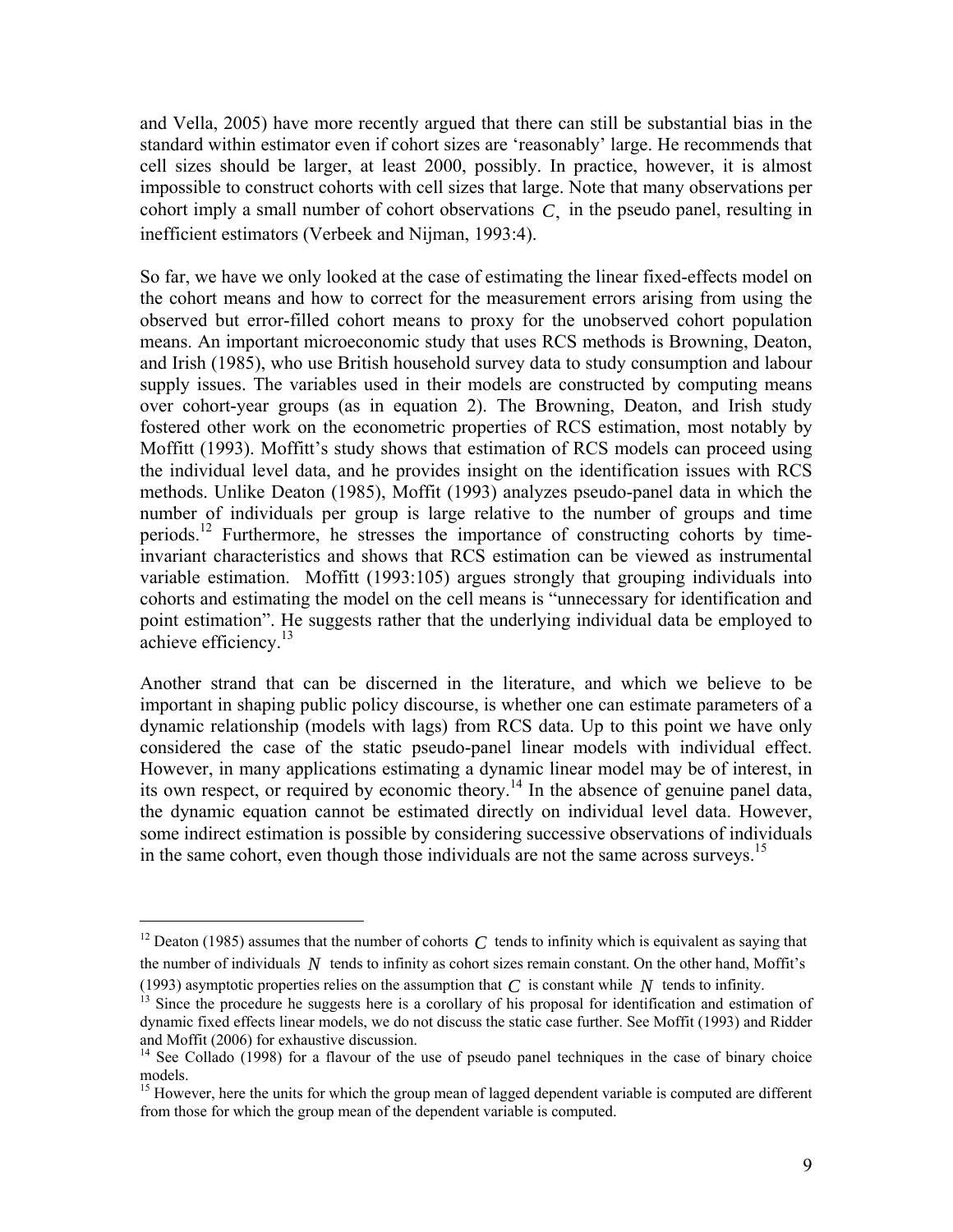Moffitt (1993) breaks new grounds in this area by providing an interesting discussion of estimating dynamic models from RCS data. He proposes a two-stage least squares estimator to address this issue. Let us consider the simple first-order autoregressive model given by

$$
w_{i(t),t} = \alpha w_{i(t),t-1} + \mathbf{X}'_{i(t),t} \beta + \varepsilon_{i(t),t}, \quad i = 1,...,N; \quad t = 2,...,T; \quad i(t) = 1,...,N_t. \tag{3}
$$

where all variables are as previously defined in equation (1) with the vector  $\mathbf{X}_{i(t),t}$  defined to include both time-varying and time-invariant covariates. The lagged dependent variable,  $w_{i(t), t-1}$  refers to the value of w at time  $t-1$  (say GLSS 3) for individual *i* observed in cross-section  $t$  (say GLSS 4). The main problem facing the researcher using RCS data is that the true value of the lagged dependent variable,  $w_{i(t), t-1}$ , is unobserved because the same individuals are not tracked over time. Following Moffit (1993), however, equation (9) can still be estimated if an instrument for  $w_{i(t),t-1}$  can be constructed by using information on the  $w$ -values of other individuals observed at  $t-1$ . If we let  $z_{i(t)}$  denote the set of time-invariant variables in  $\mathbf{X}_{i(t),t}$ , then one could consider a linear orthogonal projection of  $w_{i(t)}$  upon  $z_{i(t)}$  using the observations at  $t-1$ :<sup>[17](#page-9-1)</sup>

$$
w_{i(t-1),t-1} = m'_{i(t-1),t-1} \delta_2 + z'_{i(t-1)} \delta_3 + u_{i(t-1),t-1},
$$
\n<sup>(4)</sup>

where  $m_{i(t-1),t-1}$  is a set of time-varying covariates contained in the vector  $\mathbf{X}_{i(t),t}$ .  $w_{i(t-1),t-1}$ here refers to the value of *w* at time *t* −1 for individual *i* observed in cross-section *t* −1. Once the predicted lagged dependent variable,  $w_{i(t),t-1}$  has been obtained from OLS estimation of  $(10)$  it is now possible to obtain consistent estimates of the parameters from the original model (9), substituting  $\hat{w}_{i(t), t-1}$  in place  $w_{i(t), t-1}$  such that,

$$
w_{i(t),t} = \alpha \hat{w}_{i(t),t-1} + \mathbf{X}'_{i(t),t} \beta + \varepsilon_{i(t),t},
$$
\n(5)

Moffit recognizes, however, that consistency hinges upon the assumption that  $\hat{w}_{i(t), t-1}$  is asymptotically uncorrelated with  $\varepsilon_{i(t),t}$ .

Recently, Verbeek and Vella, (2005) have taken an issue with Moffitt's (1993) estimator arguing that some of the underlying assumptions may be indefensible and too restrictive for empirical analyses. Their argument is that regardless of how  $\hat{w}_{i(t), t-1}$  is estimated, its inclusion in the original model (9) implies that at least one of the regressors is error-

 $\overline{a}$ 

<span id="page-9-0"></span><sup>&</sup>lt;sup>16</sup> It is conventional in the literature to index individuals (or variables) by a double subscript to indicate the non-panel nature of the data.<br><sup>17</sup> In most applications  $z_{i(t)}$  represents a set of cohort dummies (Collado, 1998, Girma, 2000). In this case

<span id="page-9-1"></span>

it becomes apparent that Moffit's estimator is a special kind grouping consistent with taking cohort means of the samples (Verbeek and Vella, 2005).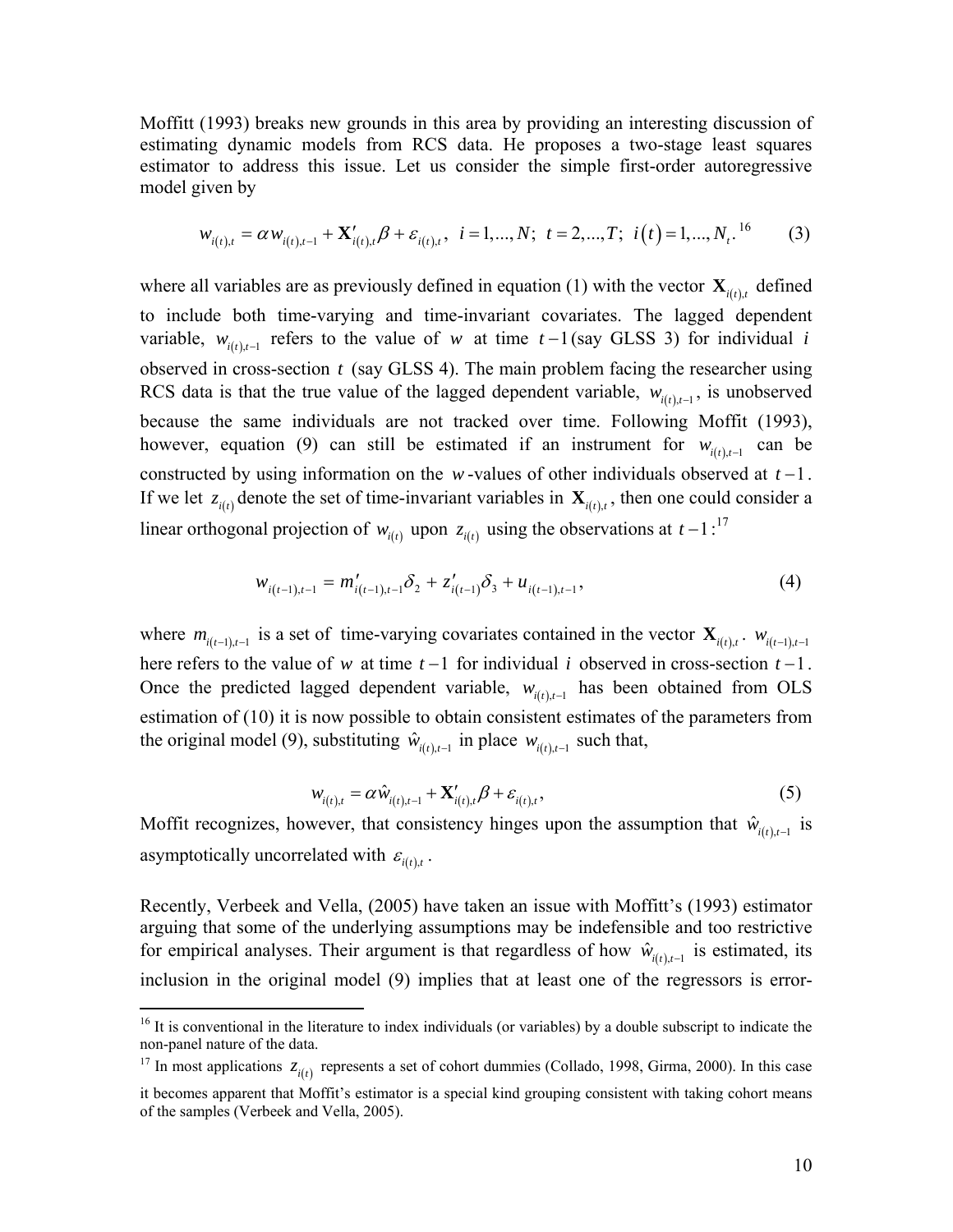ridden. The authors show that once the predicted lagged dependent variable,  $\hat{w}_{i(t), t-1}$ , is inserted into the original model, equation (9) is no longer valid. Rather, one would expect

$$
w_{i(t),t} = \alpha \hat{w}_{i(t),t-1} + \mathbf{X}'_{i(t),t} \beta + \varepsilon^*_{i(t),t},
$$
\n(6)

where,

$$
\varepsilon_{i(t),t}^* = \varepsilon_{i(t),t} + \alpha \Big( w_{i(t),t-1} - \hat{w}_{i(t),t-1} \Big). \tag{7}
$$

Their main disagreement has to do with the "inappropriateness" (in their view) of the key assumption that  $\mathbf{X}_{i(t),t}$  is uncorrelated with the prediction error. This assumption is implausible and will result in inconsistency when time-varying exogenous regressors are used (Verbeek and Vella, 2005). As a solution, Verbeek and Vella (2005), propose an *augmented instrumental variables estimator* using time-invariant instruments. Essentially, one needs to instrument  $\mathbf{X}_{i(t), t}$  even though its members are assumed exogenous in the original model  $(9)$ . If, for simplicity, we assume a set of potential instruments,  $I_{i(t),t} = z_{i(t)}$ , and  $z_{i(t)}$  are assumed (not necessarily) to be cohort dummies, we can allow for "cohort effects" by including  $z_{i(t)}$  explicitly as regressors in (11) as,

$$
w_{i(t),t} = \alpha \hat{w}_{i(t),t-1} + \mathbf{X}'_{i(t),t} \beta + z'_{i(t)} \lambda + \eta_{i(t),t},
$$
\n(8)

where

<u>.</u>

$$
E\left(\eta_{i(t),t}z_{i(t)}\right)=0.
$$
\n(9)

In sum, (14) would be the estimating equation using standard IV methods with  $z_{i(t)}$ interacted with time dummies, serving as instruments.

#### *.2 Data Description and Variable Selection 4*

In this subsection we describe the data and the main features of the variables that are relevant for the subsequent econometric analysis. Two sources of data from Ghana are used to assess how household poverty was impacted by trade reforms during the 1990s. The primary data source is the Ghana Living Standard Surveys (GLSS) the recent two of which were conducted in 1991/92 and 1998/99<sup>18</sup>. The second data source is the Most Favoured Nation (MFN) tariff data for years close to the two household surveys. Tariff, our main measure of exposure to globalization covers the period 1993 and  $2000^{19}$ . We construct a database of annual tariff data for 1993 and 2000 at the two-digit ISIC level to calculate average industry-level tariffs. The result is a two-digit classification of 26 industries per year, of which 19 are in the traded-goods sector and 7 in the non-traded

<span id="page-10-0"></span> $18$  The main advantage of using these two surveys is that they employed almost identical questionnaires which aids in analysing changes in poverty between the two survey years.<br><sup>19</sup> Ideally, we would have required tariff data for 1998/99. However, for some reason this data is not readily

<span id="page-10-1"></span>available. This imposes a limitation on this study. Nonetheless, it is reasonable to assume that the tariff data captured in 2000 fairly represents tariffs prevailing in 1998/99. Evidence from Figure 1 suggests that tariff remained stable during the latter part of the 1990s (from 1997) and we believe this pattern may have continued into 2000.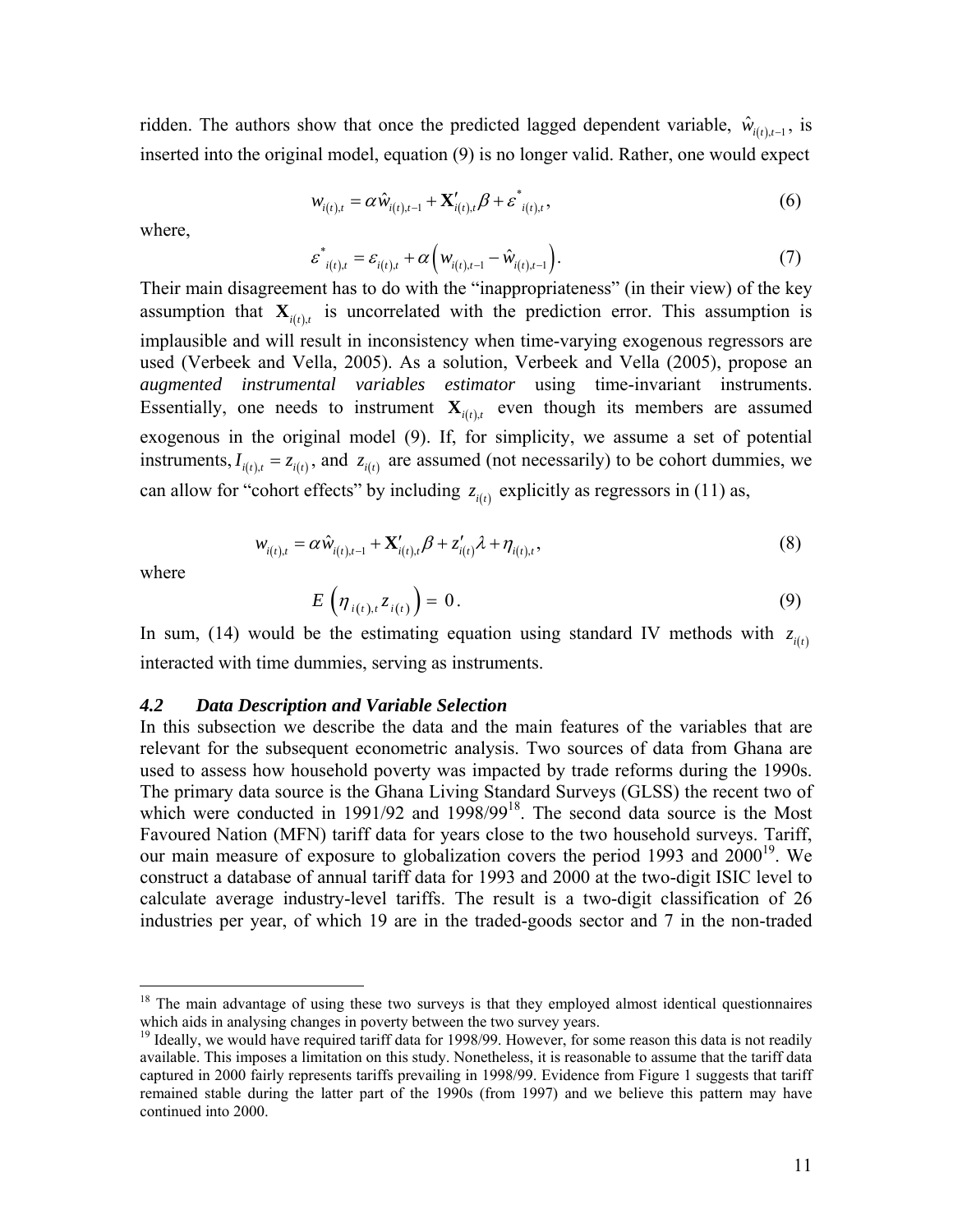sector<sup>20</sup>. Our sample is restricted to households with heads aged between 18-64 inclusive, employed in any sector (tradable or non-tradable). The sample is selected conditional on working so that the effects of protection conditional on being in the labour force are examined. Non-working households are excluded $^{21}$ . Each of the selected households is mapped unto one of the 26 sectors according to the sector of main employment of the household head. These exclusion restrictions leave us with a sample of 3350 and 4484 households from GLSS 3 and GLSS 4 respectively.

|                                   | 1991/92     |           | 1998/99     |           |
|-----------------------------------|-------------|-----------|-------------|-----------|
| <b>Variable</b>                   | <b>Mean</b> | Std. Dev. | <b>Mean</b> | Std. Dev. |
| Welfare (consumption expenditure) | 1457110     | 1293483   | 1668206     | 1483357   |
| Log Welfare                       | 13.927      | 0.710     | 14.056      | 0.729     |
| Age of head                       | 38.169      | 9.823     | 42.281      | 10.504    |
| Age of head squared               | 1553        | 767       | 1898        | 921       |
| Female-headed household           | 0.304       | 0.460     | 0.308       | 0.462     |
| Household head has -              |             |           |             |           |
| No Education                      | 0.323       | 0.468     | 0.280       | 0.449     |
| <b>Basic Education</b>            | 0.574       | 0.495     | 0.578       | 0.494     |
| Secondary Education               | 0.057       | 0.231     | 0.066       | 0.248     |
| Post-secondary Education          | 0.035       | 0.183     | 0.066       | 0.248     |
| Tertiary Education (University)   | 0.008       | 0.091     | 0.006       | 0.074     |
| Log Value of Land                 | 3.510       | 5.597     | 3.419       | 6.283     |
| Economic Activity indicators      |             |           |             |           |
| <b>Public Sector</b>              | 0.159       | 0.366     | 0.114       | 0.318     |
| Private Formal                    | 0.053       | 0.224     | 0.060       | 0.237     |
| Private Informal                  | 0.040       | 0.197     | 0.035       | 0.185     |
| <b>Export Farmer</b>              | 0.047       | 0.211     | 0.071       | 0.257     |
| Food Crop Farmer                  | 0.396       | 0.489     | 0.371       | 0.483     |
| Non-farm Self-employment          | 0.304       | 0.460     | 0.347       | 0.476     |
| <b>Observations</b>               | 3350        |           | 4484        |           |

### **Table 1: Summary Statistics**

Note: The reported figures are weighted using survey weights. Values (welfare and land) are in constant prices of Accra in January 1999.

Among the household-level variables, we start by considering the following categories of variables: a set of demographic variables, variables relating to educational attainment, household size, linear and quadratic terms in the age of the head of the household are also

<span id="page-11-0"></span> $20$  Following Topalova (2005:16) all households employed in non-tradable industries are assigned a tariff of zero.

<span id="page-11-1"></span><sup>&</sup>lt;sup>21</sup> This was necessitated by the fact that the survey questionnaire only solicited information about industry of employment for working individuals and since our tariff data is at the industry level.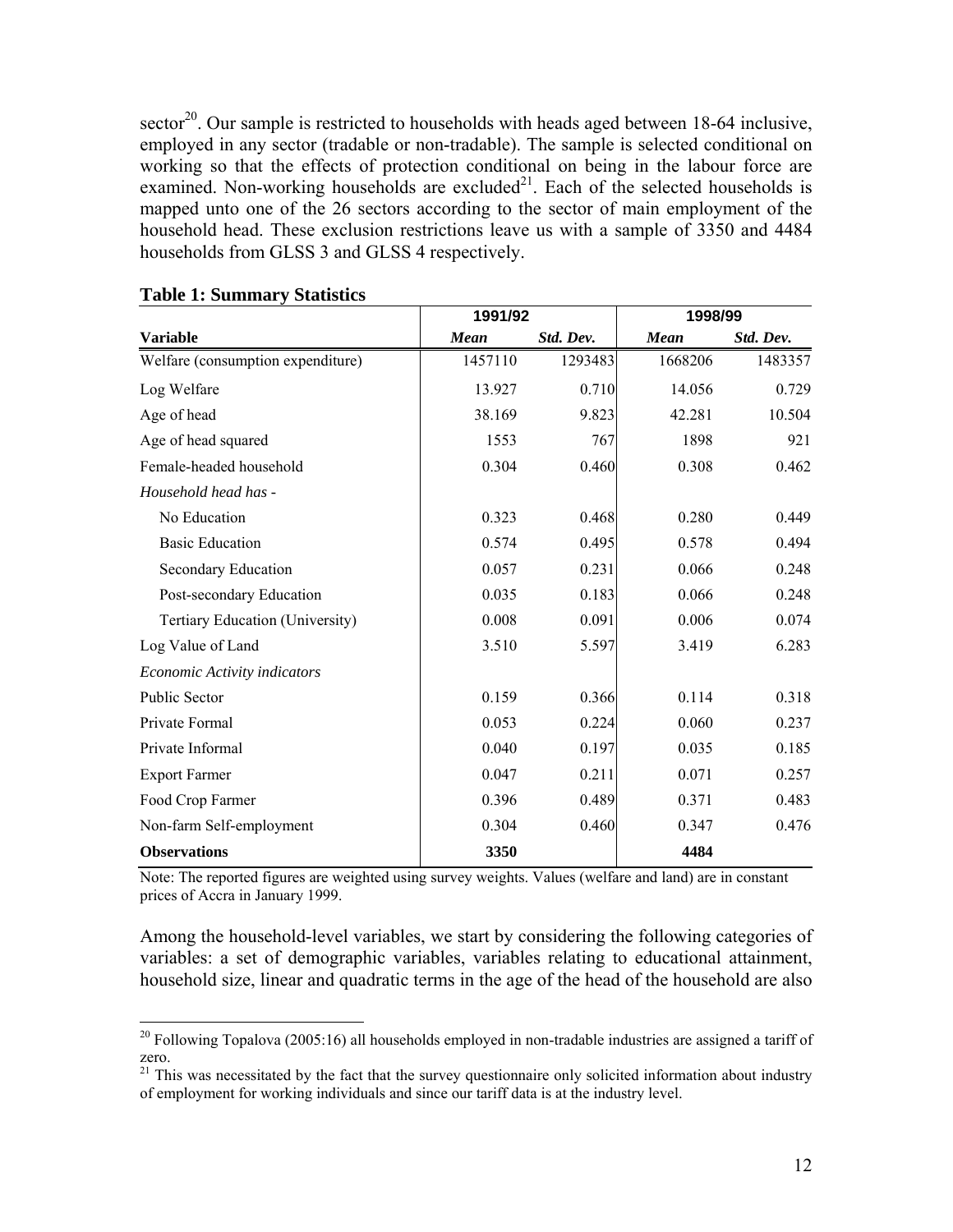included to capture possible life-cycle effects. We include agro-climatic zones in our model as dummy variables to control for the effects of agro-ecological zone characteristics on household welfare. Doing so allows us to gauge the effects of the other determinants on household welfare independent of the effect of agro-climatic conditions on the household. To ascertain whether there were any significant changes in household welfare between the two periods, we introduce a survey-year dummy, *GLSS 4*. Furthermore, we allow for sectoral heterogeneity by including a dummy for households located in urban sectors, *Urban*. Using the information on the highest qualification obtained, we define five education indicators: No education, Basic education, Secondary education, Post-secondary education and Tertiary Education (university degree). For each cross section, Table 1 reports summary statistics of our key variables.

Over the period we observe a decrease (from 15.9 to 11.4 percent) in the share of households employed in the public sector, consistent with the public sector retrenchment which began in the mid 1990s under SAP/ERP (see Aryeetey, 2005). Even though food crop farming is the largest source of employment for a great majority of households, its share declined significantly from about 40% in 1991/92 to 37% in 1998/99. On the other hand, the share of export farming increased by a massive 51% between the two surveys, but only from 5% to 7%. The non-farm self-employment saw a 14% increase in its share to maintain its position as the second largest employer. Table 2 provides information on the incidence of poverty and contribution to national poverty by each occupation. In 1991/91 the incidence of poverty in food crop and export farming households were quite similar, 68% and 64% respectively. However, by 1998/99 poverty incidence decreased to 39% in export farming households, whilst food crop farmers recorded about 59%. In terms of poverty shares, food crop farmers actually saw a marginal increase in their share of national poverty from 57.3% to 58.1%. Similarly, the non-farm self-employed experienced an increase in their contribution to national poverty despite a drop in the incidence of poverty.

Spatially, poverty in Ghana is almost entirely a rural phenomenon. With a population share of just about 64% the rural sector contributes disproportionately 82% to total poverty, while urban households account for only 18%. The story that emerges from Tables 1 and 2 suggests that those who appear to have benefited the most from the trade reforms of the 1990s were the urban and export farming households.<sup>22</sup> The rural households and food crop farmers who form the bulk of the population appear to have benefited the least. What is clear is that trade liberalisation has had differential impact on different groups of households. Indeed, our simple measure of inequality defined as the standard deviation of the log welfare, increased slightly over this period (from 0.71 to 0.73). This is broadly consistent with inequality as measured by the Gini coefficient

<span id="page-12-0"></span><sup>&</sup>lt;sup>22</sup> The economic reforms and trade liberalisation are expected to shift incentives towards the production of tradeable goods. Thus, participation in the export sector should become attractive and lead to a rise in returns to households in that sector. Aryeetey (2005) has argued, however, that one of the reasons why the export farming sector performed relatively better than food crop farmers is due to the fact that when agricultural subsidies were removed in the food sector as part of the reforms, the export farmers have been benefiting from governmental support in terms of technical training and other export promotion packages.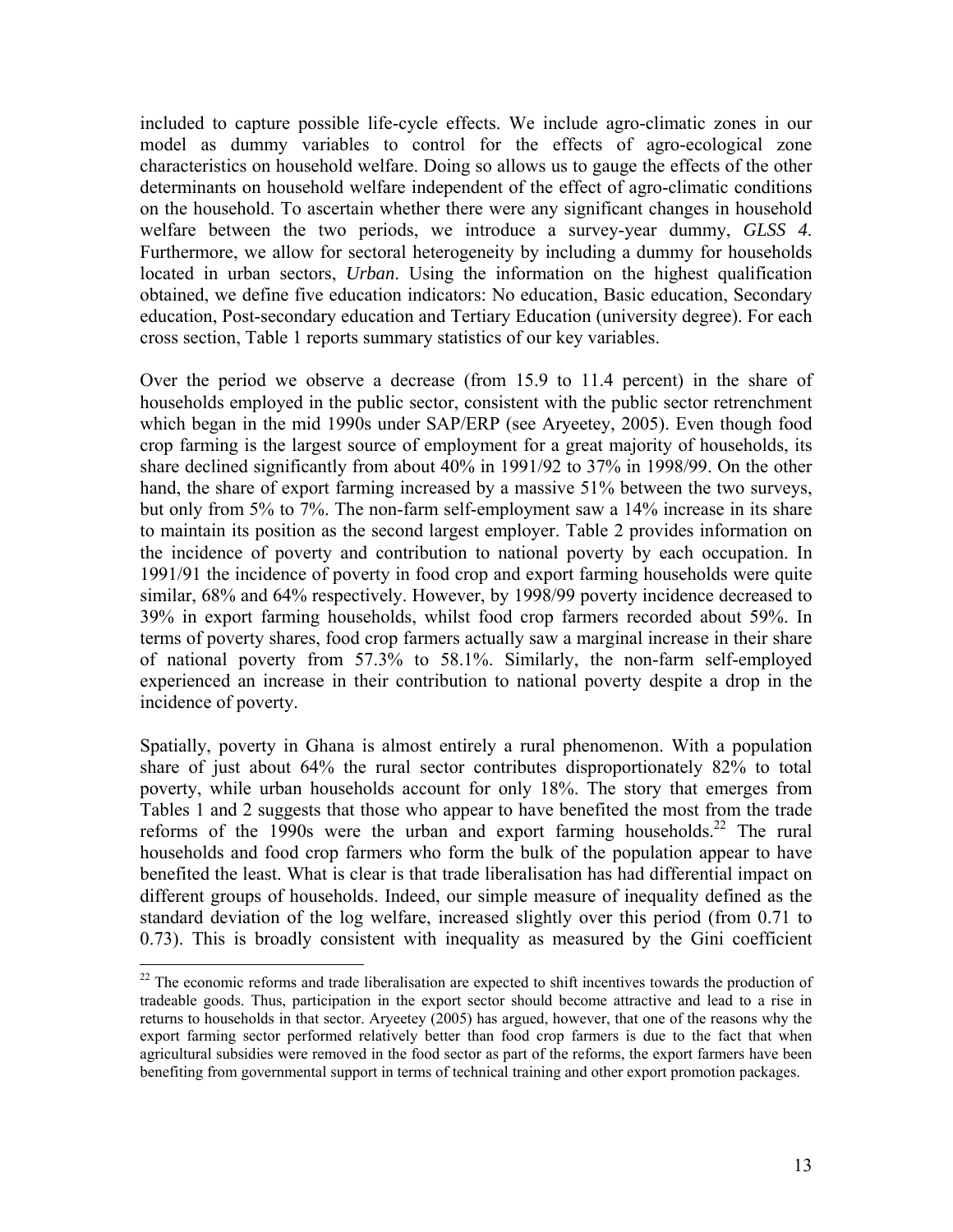which suggests a modest increase from 0.37 in 1991/92 to 0.39 in 1998/99 (McKay and Coloumbe, 2004).

|                             |                             | 1991/92                                    |                             | 1998/99                                    |
|-----------------------------|-----------------------------|--------------------------------------------|-----------------------------|--------------------------------------------|
| <b>Economic Activity</b>    | <b>Poverty</b><br>incidence | <b>Contribution to</b><br>national poverty | <b>Poverty</b><br>incidence | <b>Contribution to</b><br>national poverty |
| Public sector employment    | 0.35                        | 9.1                                        | 0.23                        | 6.2                                        |
| Private formal employment   | 0.30                        | 2.3                                        | 0.11                        | 1.4                                        |
| Private informal employment | 0.39                        | 2.3                                        | 0.25                        | 1.9                                        |
| <b>Export farmers</b>       | 0.64                        | 7.8                                        | 0.39                        | 6.9                                        |
| Food crop farmers           | 0.68                        | 57.3                                       | 0.59                        | 58.1                                       |
| Non-farm self employment    | 0.38                        | 20.5                                       | 0.29                        | 24.5                                       |
| Non-working                 | 0.19                        | 0.7                                        | 0.20                        | 1.1                                        |
| Location                    |                             |                                            |                             |                                            |
| Rural                       | 0.63                        | 82.2                                       | 49.50                       | 83.7                                       |
| Urban                       | 0.27                        | 17.8                                       | 19.40                       | 16.3                                       |
| All Ghana                   | 0.52                        | 100.0                                      | 0.40                        | 100.0                                      |

# **Table 2: Poverty by Economic Activity and Location, 1991/92 and 1998/99**

Source: Author's calculation from GLSS, 1991/92 and 1998/99

|                             |           |              | <b>Skill</b>   |      |
|-----------------------------|-----------|--------------|----------------|------|
| <b>Economic Activity</b>    | Unskilled | Semi-skilled | <b>Skilled</b> | All  |
|                             |           |              |                |      |
| Public sector employment    | 0.61      | 0.19         | 0.20           | 1.00 |
| Private formal employment   | 0.82      | 0.14         | 0.05           | 1.00 |
| Private informal employment | 0.89      | 0.10         | 0.01           | 1.00 |
| <b>Export farmers</b>       | 0.98      | 0.01         | 0.01           | 1.00 |
| Food crop farmers           | 0.99      | 0.01         | 0.00           | 1.00 |
| Non-farm self employment    | 0.94      | 0.03         | 0.02           | 1.00 |

### **Table 3: Economic Activity Shares by Skill Levels, 1991/92**

Source: Author's calculation from GLSS, 1991/92 and 1998/99

Note: Unskilled households are households whose head has completed basic or no education, semiskilled for heads who have completed secondary or post-secondary and skilled for households with university graduate heads.

### **Table 4: Share of Skill Levels by Rural/Urban Location, 1991/92**

|              |              | Location |      |
|--------------|--------------|----------|------|
| <b>Skill</b> | <b>Rural</b> | Urban    | All  |
| Unskilled    | 0.67         | 0.33     | 1.00 |
| Semi-skilled | 0.27         | 0.73     | 1.00 |
| Skilled      | 0.45         | 0.55     | 1.00 |

Source: Author's calculation from GLSS, 1991/92 and 1998/99

Note: Unskilled households are households whose head has completed basic or no education, semiskilled for heads who have completed secondary or post-secondary and skilled for households with university graduate heads.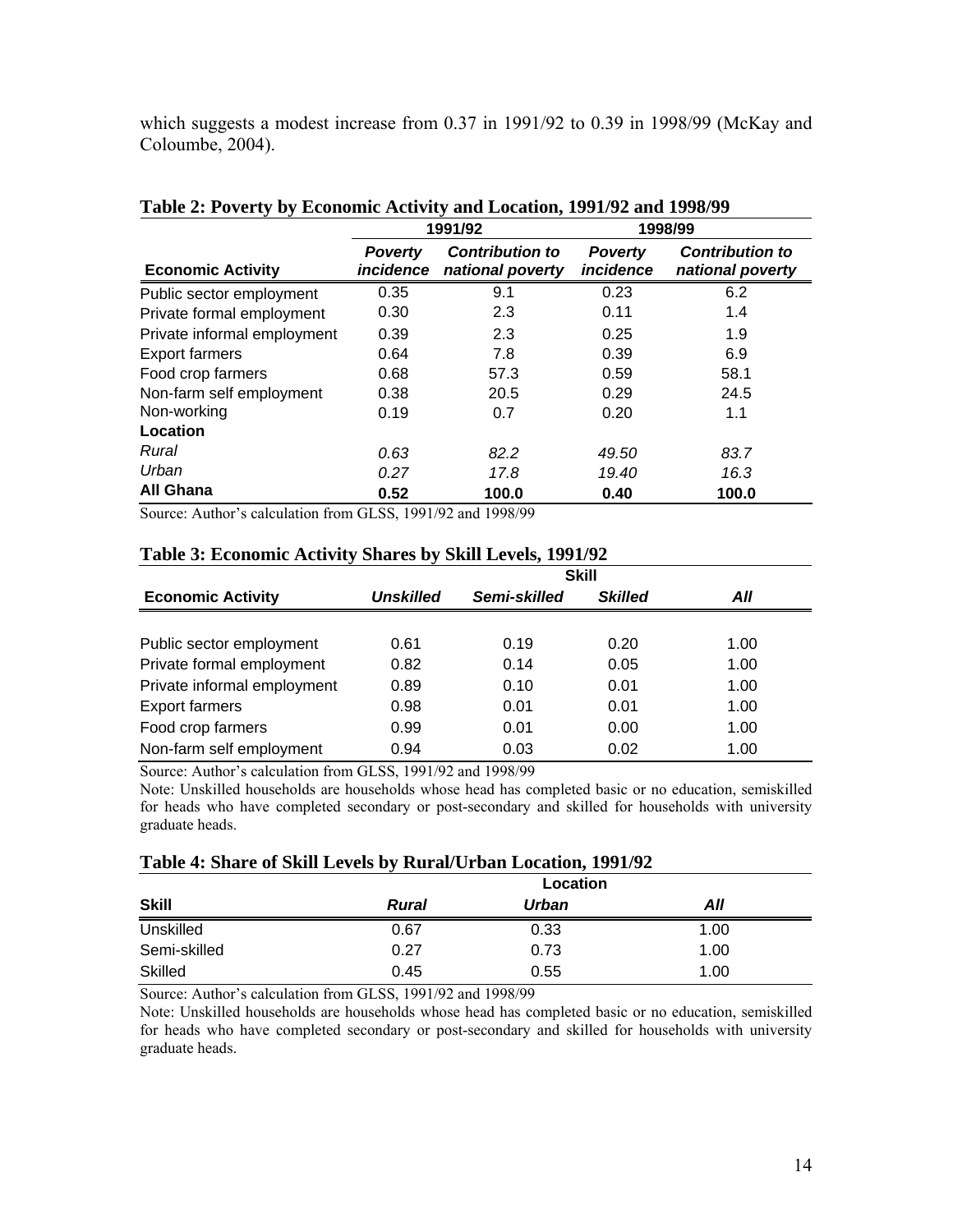Table 3 takes issues further by looking at the skill composition of these occupational groups while Table 4 does the same for the rural and urban sectors. Skilled (or semiskilled) households are largely wage earners in either the public sector (39%) or the private formal sector (19%). Even though the unskilled dominate all socio-economic groups, almost all agriculture households (about 99% of food crop farmers and 98% of export farmers) are disproportionately unskilled. Moreover, while the unskilled are predominantly rural (67%) the semi-skilled (73%) and skilled (55%) are largely located in urban centres. The foregoing descriptive evidence is instructive. The main message is that trade liberalisation in the 1990s could not have been pro-poor if indeed it benefited unskilled households the least.<sup>23</sup> Of course the assumption here is that trade liberalisation is accountable for the observed evolution of poverty and inequality. But, one needs to test this with econometric methods, which we take up in Section 5. Nevertheless, on the face value, one cannot explain the above observations away. How do we reconcile this evidence with the Stolper-Samuelson theorem?

One way out of this apparent theoretical quagmire is to say that trade is actually not to blame but rather skill-biased technological change is the problem (see for example, Görg and Strobl, 2002). Görg and Strobl (2002), using firm-level data on manufacturing in Ghana, have shown that skill-biased technical change arising from increased purchase of foreign machinery after the trade reforms, has resulted in increased demand for skilled workers. However, to the extent that skill-biased technological change is an endogenous product of trade liberalisation, the relative non-performance of unskilled rural and food crop farming households could be attributed, at least partially or indirectly, to trade liberalisation. Moreover, Teal (1999, 2001), using both firm-level and household data, respectively, finds no evidence of any underlying technical progress in explaining the increased income inequality in the 1990s. In a related study, Teal (2000) provides evidence which suggests that high rates of inflation and low investment are the two major factors responsible for the substantial falls in the real wages of the unskilled in manufacturing between 1992 and 1998. Unfortunately, Teal did not consider the role of trade policy in his analysis. We argue that the role of trade policy is particularly important in explaining the observed trends in poverty and income inequality in Ghana during the period in question.

Table A1 shows the average tariff levels and changes across all the 19 traded sectors between 1993 and 2000. It is worth pointing out that whereas the average unweighted scheduled tariff across *all* industries declined from 17% in 1992 to 8.5% in 1999 (see section 2, Figure 1) the structure and pattern of tariff reductions was not uniform across sectors. Hence, our data reveals that for a sizeable number of manufacturing industries (usually, relatively skilled sectors) the average tariff actually increased during the 1990s. Most manufacturing sectors continued to enjoy high levels of protection with the average tariff for the industry increasing by 12.41 percent. The agriculture and allied industries enjoyed especially high levels of protection to begin with but these are also the sectors where tariff reductions were intensive. This suggests that Ghana protected relatively unskilled, labour-intensive sectors during the era of import substitution industrialization

<span id="page-14-0"></span><sup>&</sup>lt;sup>23</sup> Teal (2000) provides further evidence that the 1990s witnessed a continuing fall in the wages for the unskilled in the Ghanaian economy.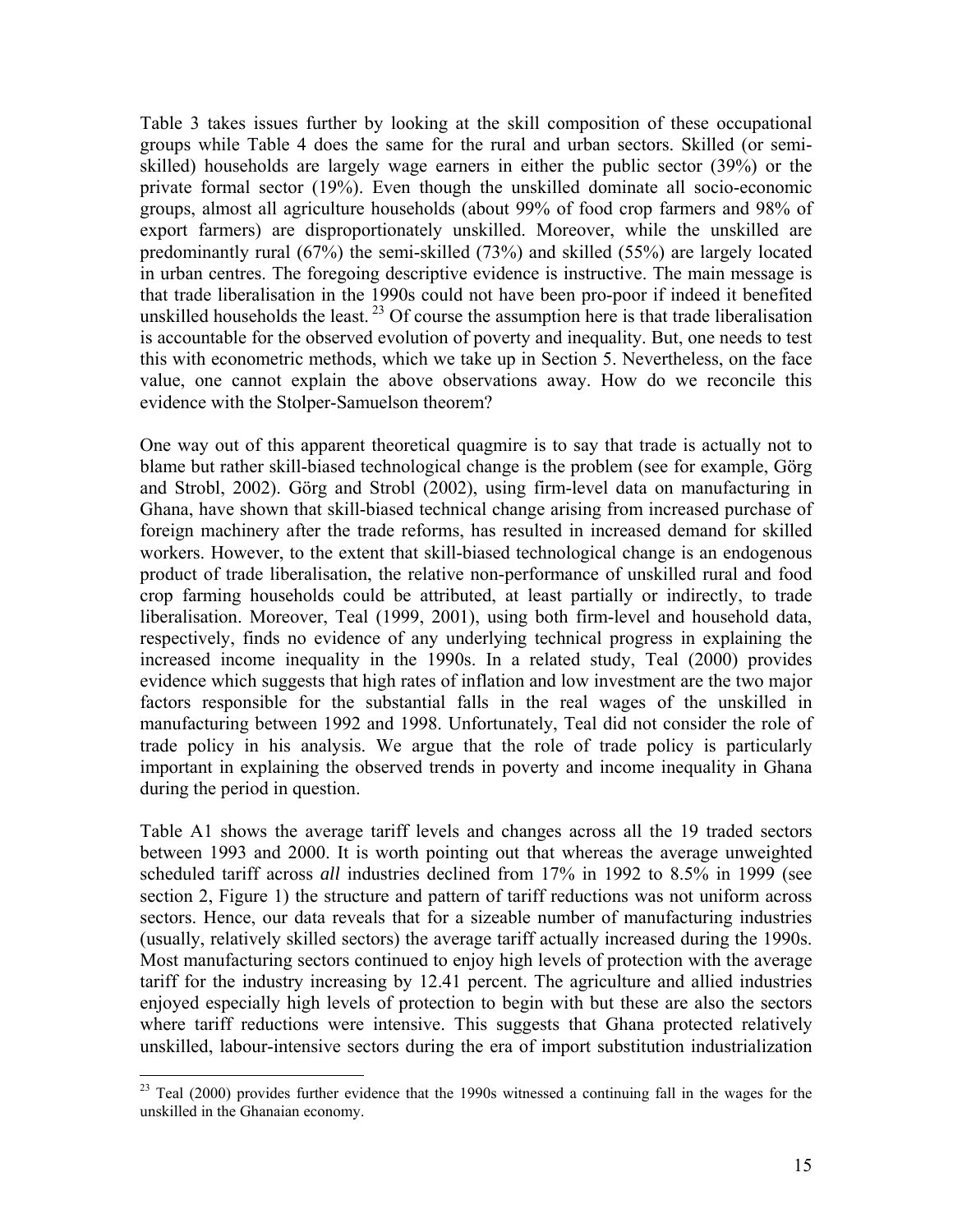which continued to persist into the early 1990s, notwithstanding the economic reforms of the 1980s. The rapid and substantive liberalization of trade in agriculture in the 1990s was not accompanied by similar reforms in manufacturing. What is unique about the 1990s was the sudden attempt to change the structure of protection from low-skilled agriculture and relatively low-skilled manufactures to relatively high skilled sectors.

Since Ghana's trade reforms entailed larger tariff reductions (and hence largest reductions in the price of their output) in relatively unskilled and relatively protected sectors, the logic of the Stolper-Samuelson theorem would imply that unskilled labour households will lose, relatively<sup>24</sup>. If labour is really perfectly mobile, i.e., if we assume away labour market rigidities (which is very unlikely for Ghana), as the theory assumes very strongly, we would expect an accompanying reallocation of labour across sectors. We would expect to see labour reallocation from the sectors with the largest tariff reductions (the contracting unskilled sectors) to the sectors with the smaller tariff reductions (the expanding skilled sectors). The theory further predicts that the share of unskilled labour in industry employment should rise as firms substitute away from skilled labour with the rising relative return to skilled labour. However, both predictions are not borne out by the evidence in Table A2. First, we fail to observe any discernible shifts in employment between sectors (see right panel of Table A2). In fact, shares of industries in total employment remained relatively stable between 1991/92 and 1998/99.

# *4.3. Empirical Framework*

In this section, we discuss the econometric models estimated and some econometric issues encountered. After matching each household with the relevant industry tariff information, we examine how poverty relates to trade protection. The approach is based on modelling the natural logarithm of per adult equivalent consumption expenditure of survey households, adjusted for variations in prices between localities and over time (*Welfare*, used here to proxy for poverty). One of the key features of the recent policy reforms in Ghana as well as other African countries has been the significant reduction in barriers to imports. In the case of Ghana, household incomes and consumption expenditures are likely to have been significantly affected by the large changes in tariffs<sup>25</sup>. We formalize the determinants of household poverty as follows:

<span id="page-15-0"></span><sup>&</sup>lt;sup>24</sup> There is compelling evidence that the relative incomes of skilled labour in Ghana rose over the period under study (see Görg and Strobl (2002) and Teal (2000)).

<span id="page-15-1"></span> $^{25}$  As we have argued elsewhere in this chapter, there has been little empirical work on the direct effect of trade policy on poverty. Among the existing studies there has been a tendency towards modelling wages as opposed to absolute measures of well-being, such as poverty (Goldberg and Pavcnik, 2004). This study aims to contribute to the scanty literature on trade policy and income poverty. In many developing countries, wage income is not the primary source of income for the poor. The GSS (2000 & 1995) reports that in Ghana, for example, wage employment, whether formal or informal, represents the main economic activity in only around one fifth of households, and this proportion declined marginally over the 1990s, mainly due to public sector retrenchment in the early 1990s. In contrast, 69 percent were involved in selfemployment (39% in agriculture and 30% in non- agricultural activities). To the extent that trade liberalisation affects the returns to different economic activities, rents and remittances, an appropriate means of investigating the effect of policy on poverty is to look at incomes and/or consumption expenditure. Modelling household incomes is ideal because it permits one to consider, and also to compare income from engaging in different activities. However, on theoretical grounds, most development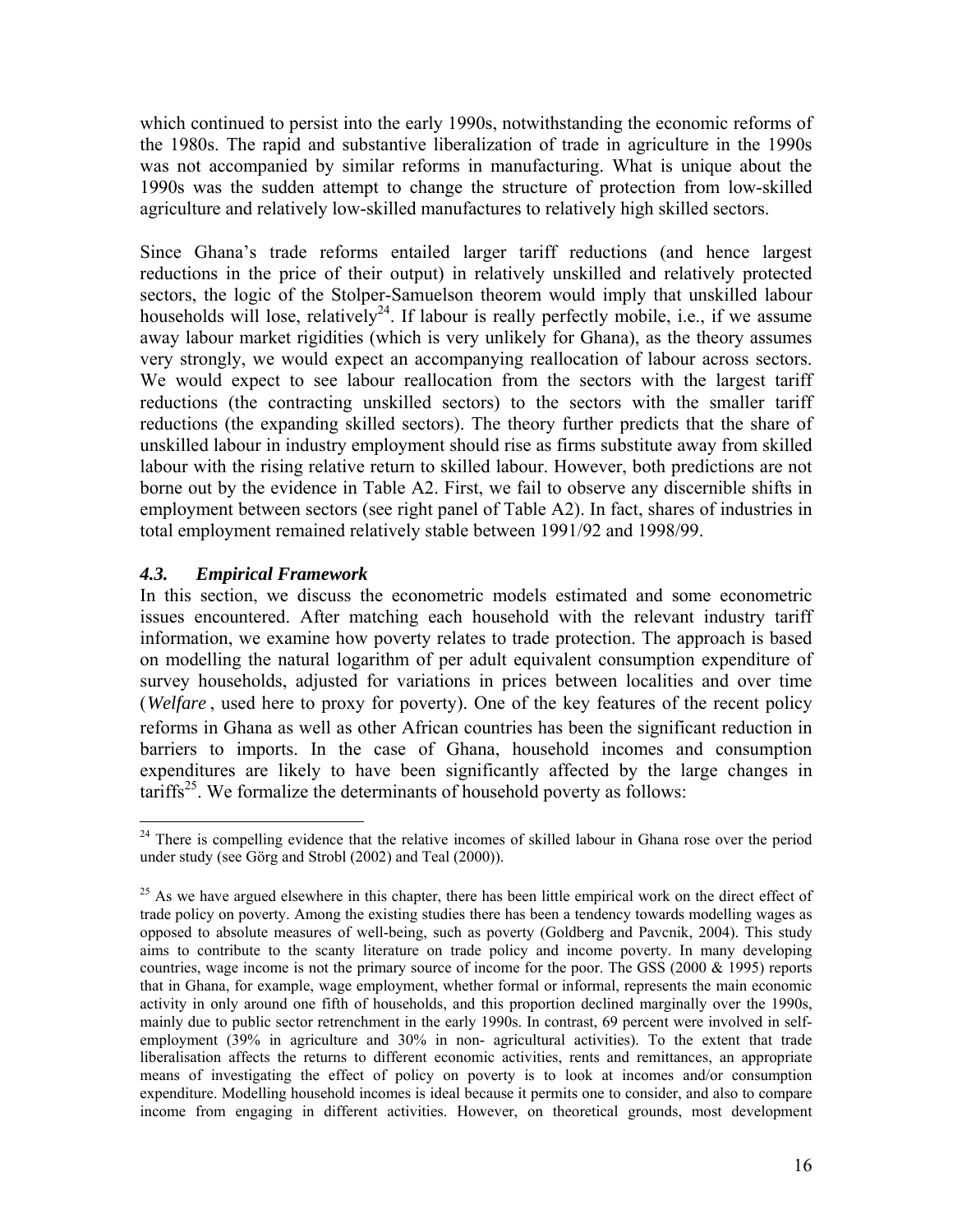$$
\ln w_{it} = \alpha + \beta_1 a g e_{it} + \beta_2 a g e_{it}^2 + \beta_3 h size_{it} + \beta_4 e du c_{it} + \beta_5 u r b a n_{it}
$$
  
+  $\beta_6 e c o z_{it} + \beta_7$   $\ln d_{it} + \delta_1 t a r i f f_{jt} + f_i + \lambda_j + \gamma_t + \varepsilon_{it}$  (10)

where the dependent variable is as previously defined, age is the age of household head at the time of the survey,  $age^2$  is squared age, *hsize* is the size of the household, *educ* is education of the household head, *urban* is a 0/1 dummy which is 1 for households in urban localities, ez is agro-climatic zone, *land* is the value of land owned by the household (instead of the actual land cultivated, in order to implicitly account for land quality), *tariff* is the average (most-favoured-nation) tariff applied to imports of industry *j*'s products in year *t*, *f* is the household fixed effects,  $\lambda$  is the fixed effects for the household's industry affiliation,  $\gamma$  is the year fixed effect and  $\varepsilon$  is the error term. Subscripts *i* and *t* index households and survey years respectively. Year fixed effects are included to absorb economy-wide shocks (such as, technological change) that may affect welfare while industry dummies control for sector-specific effects.

Unmeasured or unobservable individual heterogeneity is a problem that faces all survey research. A pooled analysis of the data based on equation (16) will be seriously flawed, in part because such analysis cannot control for unobservables, and in part because it assumes that repeated observations on each household are independent. The presence of  $f$  and  $\lambda$  in the model implies that we need panel data to consistently estimate the parameters in the model.<sup>26</sup> So to address these issues, we employ the ideas espoused by Deaton (1985) by constructing a pseudo panel from our repeated cross-sectional data. Following the pseudo panel data literature, the first extension is to take cohort averages of all variables and estimate (16) based on the cohort means as shown in (2).

$$
\ln \overline{w}_{ct} = \alpha + \beta_1 \overline{age}_{ct} + \beta_2 \overline{age}_{ct}^2 + \beta_3 \overline{hsize}_{ct} + \beta_4 \overline{educ}_{ct} + \beta_5 \overline{urban}_{ct} + \beta_6 \overline{ecoz}_{ct} + \beta_7 \overline{land} + \delta_1 \overline{tariff}_{ct} + \overline{f}_{ct} + \overline{\lambda}_{ct} + \gamma_{ct} + \overline{\varepsilon}_{ct}
$$
(11)

Equation (11) can be estimated via random- or fixed-effects estimators. The randomeffects estimator generates consistent parameter estimates if the individual effects are uncorrelated with the other explanatory variables. The fixed-effects estimator is also consistent under this assumption, but is less efficient. Under the alternative hypothesis that the individual effects are correlated with other explanatory variables, only the fixedeffects estimator is consistent. We will use both methods to estimate (11), and report

 $\overline{a}$ 

economists prefer consumption expenditure. McKay (2000) for example, finds that in the case of Ghana average household income in 1991/92 was underestimated by about 55% of average consumption expenditure in the same year. Hence, consumption expenditure is used as the standard of living measure in setting the poverty line in Ghana.<br><sup>26</sup> Pooling individuals across years has obvious advantages but generates a number of estimation issues

<span id="page-16-0"></span>regarding individual heterogeneity. It is likely that observations over time for the same individual will be more similar than observations across different individuals. This might be due to persistence in or unmodeled characteristics of household living standards. This is particularly pertinent to our analysis because, there are good reasons to think that unobserved factors may affect household poverty. So we allow *f* to vary across households to capture unmeasured or unobserved heterogeneity.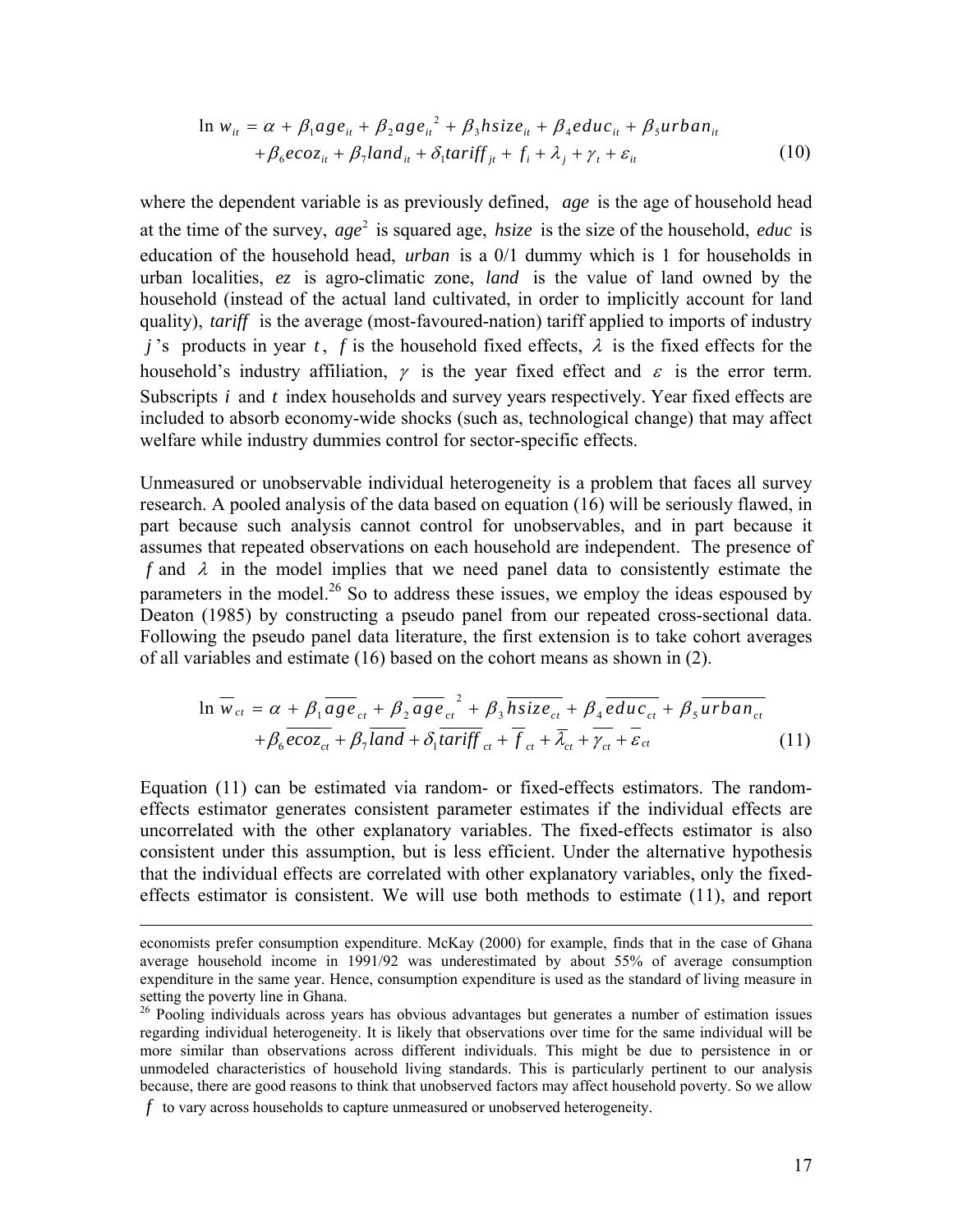diagnostics to evaluate the estimators. To examine whether the trade policy changes can be directly linked to changes in living standards we will also estimate a differenced model based on (11) as an alternative econometric specification.

The consumption (welfare) models (10) and (11) both assume preferences to be time separable. However, some recent studies have drawn our attention to a class of time nonseparable preferences, exhibiting habit formation or persistence. The distinctive characteristic of these models is that current utility depends not only on current consumption, but also on a habit stock formed from past consumption (see Fuhrer, 2000; and Deaton,  $1992)^{27}$ . In effect, equation (11) may be misspecified (dynamically) if dynamics really matter. The best solution would obviously be to directly model the dynamics; unfortunately this is very difficult without panel data. But failing to deal with the dynamics can cause serious problems. To test this we employ an alternative dynamic econometric specification, introducing the lagged dependent variable as additional regressor<sup>28</sup>. Here, for the same reasons discussed earlier, we follow Moffit's  $(1993)$ guidance to estimate the model using the underlying micro data.

$$
\ln w_{it} = \alpha + \beta_1 a g e_{it} + \beta_2 a g e_{it}^2 + \beta_3 h s i z e_{it} + \beta_4 e d u c_{it} + \beta_5 u r b a n_{it}
$$
  
+  $\beta_6 e c o z_{it} + \beta_7 l a n d_{it} + \beta_8 \ln w_{it-1} + \delta_1 t a r i f f_{jt} + \lambda_j + \gamma_t + \varepsilon_{it}$  (12)

Equation (12) imposes a uniform and linear restriction on the parameter  $\delta_i$ ; the effect of tariff on poverty. However, in light of the discussions in section 4.2 the above specification may suffer from an un-modelled contingency in the relationship between tariffs and poverty. In other words, the assumption that all households would derive the same benefits from trade liberalisation is not supported by the evidence in section 4.2. Equation (13) is a variant of (12) except now the structure explicitly allows the effect of tariffs on households to differ. We hypothesize that differences can, at least partially, be attributed to skill differentials among households and returns effects on education. The resulting estimating equation is of the form:

$$
\ln w_{it} = \alpha + \beta_1 a g e_{it} + \beta_2 a g e_{it}^2 + \beta_3 h s i z e_{it} + \beta_4 e du c_{it} + \beta_5 u r b a n_{it} + \beta_6 e c o z_{it}
$$
  
+  $\beta_7$   $\ln w_{it} + \beta_8$   $\ln w_{it-1} + \delta_1 t a r i f f_{it} + \delta_2 T a r i f f_{it} x S k i l l_{it} + \lambda_i + \gamma_t + \varepsilon_{it}$  (13)

where *Skill* are three mutually exclusive educational dummies (unskilled, semi-skilled  $\&$ skilled) denoting the skill category of the household. *Unskilled* labour comprises households whose head has at least primary education; *semi-skilled* labour includes households with secondary education; and *skilled* labour is represented by households with graduate heads. This identification strategy assumes that the tariff reductions during the 1990s affected households differentially according to their skill type. We are thus able

1

<span id="page-17-0"></span> $^{27}$  A dynamic specification could be justified on several grounds. First, households are likely to incur shortterm costs resulting from trade liberalisation due to rigidities. It may also take time to adjust to any policy shocks such as switching jobs form industries whose wages are declining to ones where wages are rising.

<span id="page-17-1"></span> $\frac{28}{28}$  A significant coefficient on the lagged dependent variable is evidence that the previous models were mis (under) -specified.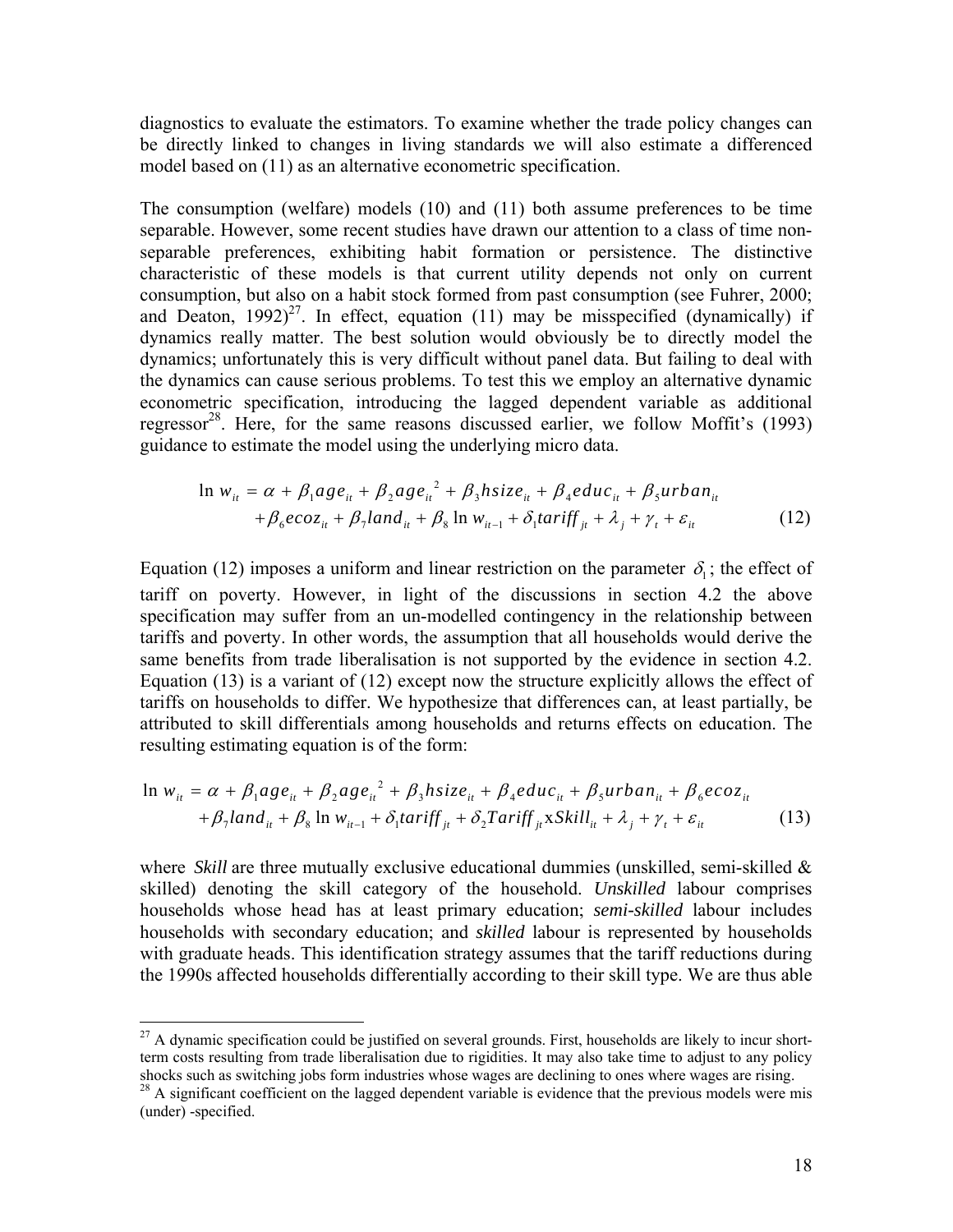to assess whether trade protection is beneficial for households regardless of the level of skill.

# *4.4 Construction of the Pseudo Panel*

Following the seminal work of Deaton (1985), we can construct a pseudo panel and track cohorts of households through our two cross-sections. While we continue to wait for panel data to become available, we follow Deaton's procedure to create a pseudo panel for the econometric analysis in this paper. Cohorts can be defined in terms of a single characteristic or multiple characteristics. In our case, since we have only two crosssections, if the cohorts contain a large number of households, the number of cohortgroups will be small and hence the cross-sectional dimension of the panel will not be large. Thus, we construct our pseudo-panel by grouping households into cohorts based on some common multiple characteristics varying by generation (age category of head), gender of head and household's region of domicile. Since we are interested in a panel of households with heads between the ages of 18 to 64 and we have two cross-sections that are seven years apart then for the first cross-section (1991/92) the sample only includes households whose heads are aged 18 to 57, while the second cross-section (1998/99) only includes households with heads aged 25 to 64 so that all are in the normal working span in both surveys. Note that we add seven years to the age limits as we move to the next cross-section; this allows the households to "age" over time. We used 5-year bands in defining the generational cohorts resulting in eight birth cohorts constructed for each region in each survey year. For example, the first age cohort studied here 18-22 in 1991/92 and 25-29 in 1998/99. Households whose heads are of these ages and found in the relevant cross-sections are pooled to form the pseudo cohorts. Although the actual households surveyed will differ at each point in time, they will be representative of the full cohort in the population.

# **5. Econometric Results**

In this section we discuss the econometric results, focusing on estimates of equations (17) to (19). Our main findings are reported in Tables 5 and 6. For a start, Table 5 reports the simple impact of the degree of openness on welfare. The first column lists the results for the case where we apply conventional OLS, based on equation (10), to the pooled crosssections<sup>29</sup>. Columns 2 to 4, on the other hand, are based on the pseudo panel equation (11). Columns 2 and 3 report random-effects and fixed-effects results respectively. Even though the key message is the same across these two models, we employed the Hausman specification test but do not report the results here for brevity<sup>30</sup>. To examine whether the trade policy changes can be directly linked to changes in living standards we also estimate the first-difference model in column 4 based on (11). This specification could

<span id="page-18-0"></span> $^{29}$  Data limitations, especially for developing countries, have led to the widespread utilization of OLS regression on cross-section datasets in order to estimate the effects of public policy on poverty. One consequence is that the estimated coefficients are likely to be contaminated by unobserved fixed effects leading to biases.<br><sup>30</sup> The test statistic equals 21.16 (prob. 0.98). This clearly fails to reject the null, at the 0.05 level of

<span id="page-18-1"></span>significance, that the unobserved heterogeneity is uncorrelated with the regressors, i.e. it finds that the random effects estimates are not significantly different from the fixed effects estimates. The more efficient random effects specification is therefore the preferred one.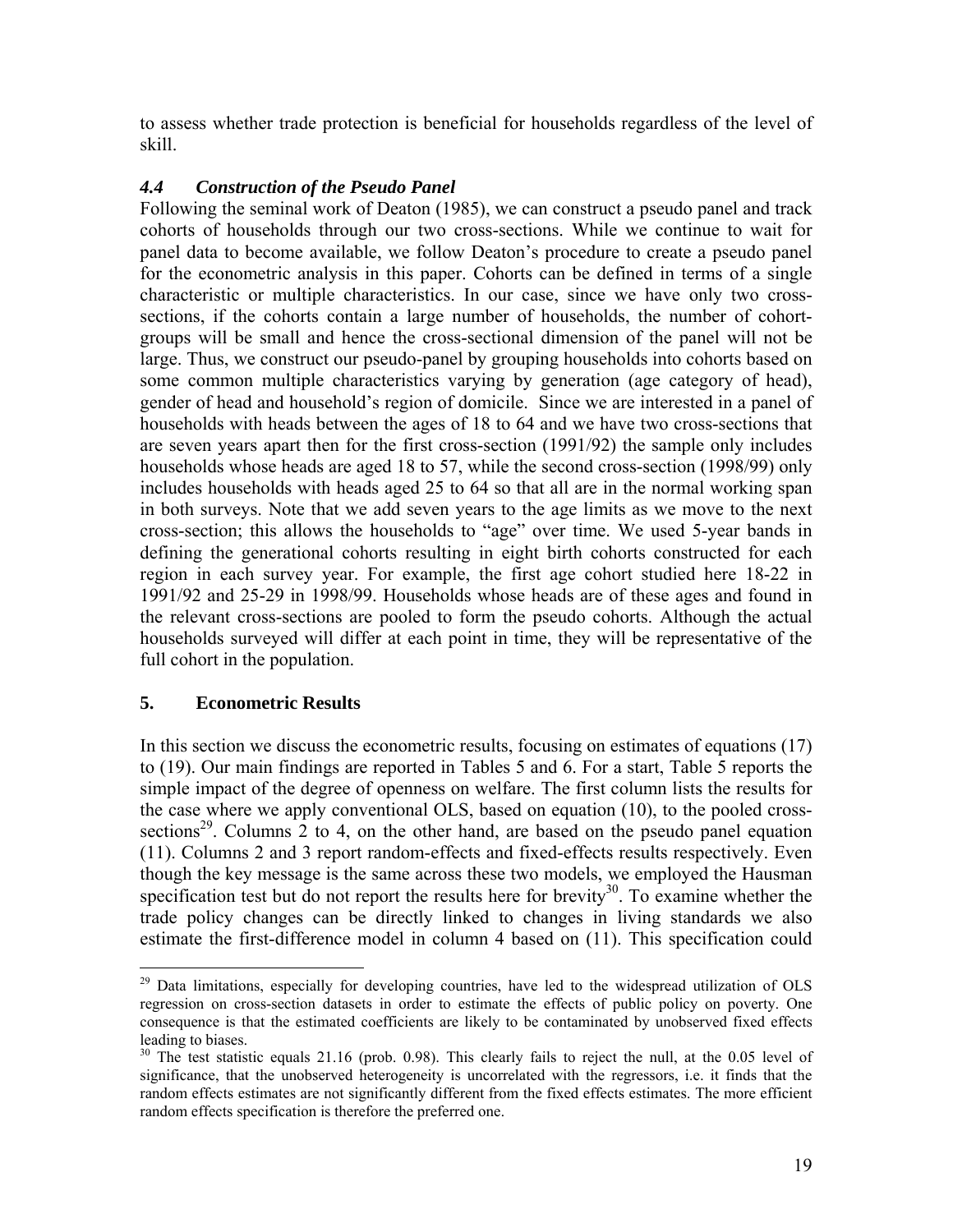also mitigate the potential for any spurious correlation between tariffs and welfare. The effects of protection on welfare are positive and significant in all regressions in Table 5. In other words, holding other factors constant, the pseudo panel econometric evidence presented here suggests that welfare is higher (poverty is lower) in households (or cohorts) employed in protected sectors (sheltered from competition). The coefficient on *Tariff* implies that increasing protection in a particular sector raises consumption expenditure in that sector. The magnitude of the effect in the differenced model (0.068) suggests that conceptually reducing tariffs to zero would translate to a 6.8% decrease in consumption expenditures in this sector, *ceteris paribus*.

|                  | <b>Cross-Sectional</b> | <b>Pseudo Panel</b> |                      | <b>Pseudo Panel</b> |
|------------------|------------------------|---------------------|----------------------|---------------------|
|                  | Pooled OLS             | Random Effects      | <b>Fixed Effects</b> | Differenced         |
|                  | (1)                    | (2)                 | (3)                  | (4)                 |
| Hsize            | $-0.109***$            | $-0.085***$         | $-0.096***$          | $-0.096***$         |
|                  | (0.003)                | (0.014)             | (0.025)              | (0.025)             |
| Urban            | $0.268***$             | $0.310***$          | $0.332**$            | $0.332**$           |
|                  | (0.016)                | (0.077)             | (0.146)              | (0.140)             |
| Basic            | $0.135***$             | 0.103               | 0.126                | 0.126               |
|                  | (0.016)                | (0.087)             | (0.165)              | (0.193)             |
| Secondary        | $0.360***$             | 0.434               | $-0.787$             | $-0.787$            |
|                  | (0.029)                | (0.293)             | (0.562)              | (0.723)             |
| Post-sec         | $0.344***$             | 0.414               | 0.303                | 0.303               |
|                  | (0.033)                | (0.311)             | (0.511)              | (0.542)             |
| Tertiary         | $0.768***$             | $1.880**$           | 1.956                | 1.956               |
|                  | (0.085)                | (0.892)             | (1.391)              | (1.845)             |
| Tariff           | $0.010**$              | $0.056***$          | $0.068**$            | $0.068**$           |
|                  | (0.005)                | (0.020)             | (0.027)              | (0.029)             |
| GLSS 4           | $0.127***$             | $0.154***$          | $0.185***$           |                     |
|                  | (0.015)                | (0.047)             | (0.058)              |                     |
| Constant         | 14.798 ***             | 15.818 ***          | 14.948 ***           | $0.185***$          |
|                  | (0.135)                | (0.897)             | (1.498)              | (0.050)             |
| Industry dummies | Yes                    | Yes                 | Yes                  | Yes                 |
| NO. of Obs       | 7834                   | 310                 | 310                  | 152                 |
| R-squared        | 0.42                   | 0.74                | 0.35                 | 0.32                |

|  |  |  |  | Table 5: Trade Protection and Poverty: Evidence from Static Regressions |
|--|--|--|--|-------------------------------------------------------------------------|
|  |  |  |  |                                                                         |

Dependent Variable: Welfare (Consumption per adult equivalent)

*Note: Robust standard errors in parentheses, \* denotes significant at 10%; \*\* denotes significant at 5%, \*\*\* denotes significant at 1%.* 

Although the regressions in Table 5 provide interesting results, we can be sceptical about their static nature and the unwarrantable linearity (homogeneity) restriction on the coefficient of *Tariff*. Thus, Table 6 presents results based on the dynamic models (12) and (13). The specifications as in column 1 of Table 6 and its variant as in column 2 are dynamically specified (with the lag of the dependent variable, log welfare, as a regressor) and estimated using 2SLS applied to RCS data as reviewed in Section 4.1. Moreover, column 2 presents the estimates of the differential impact of the reforms using a measure of the relative degree of unskilled to skilled labour in each industry. In column 2, based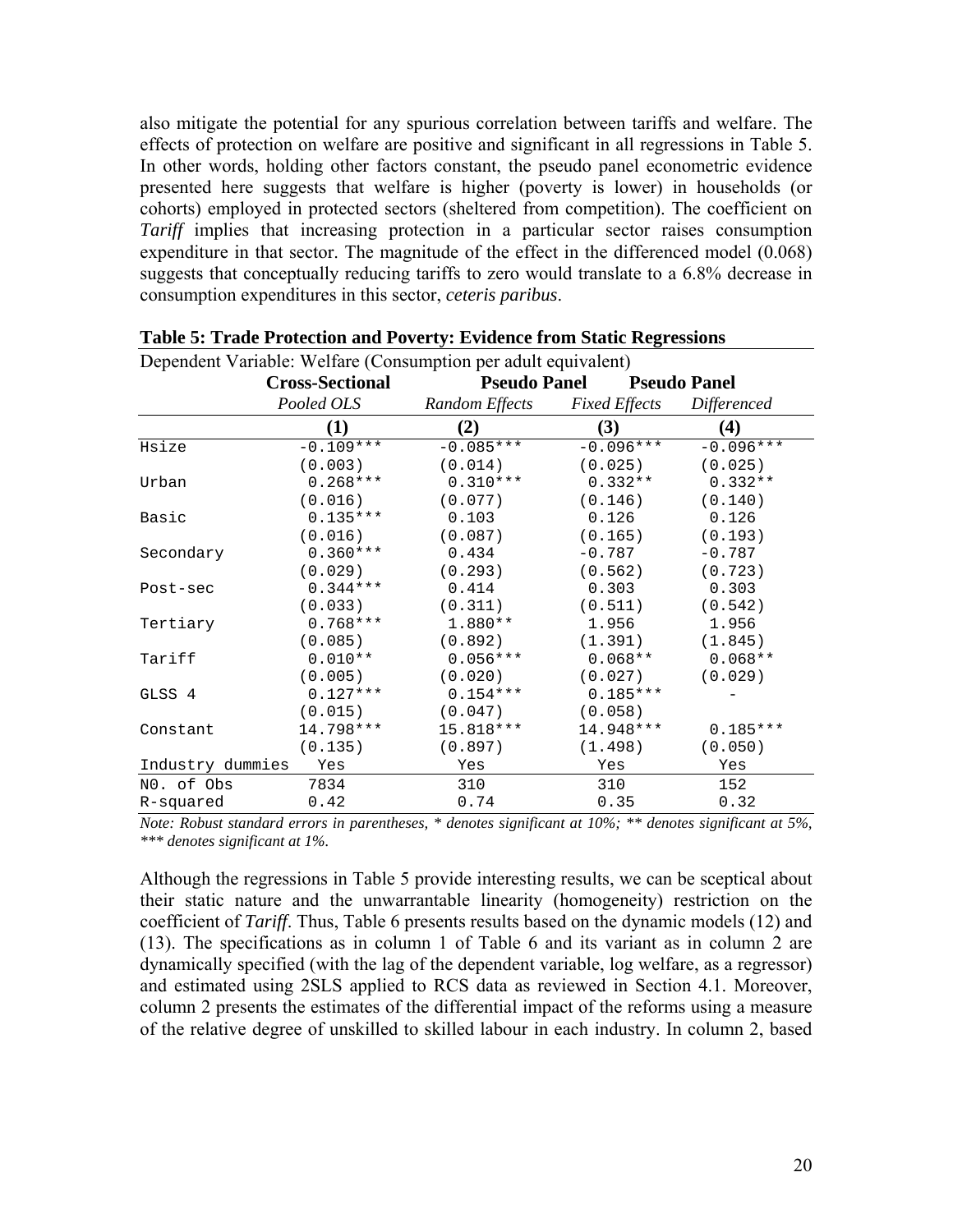on (13), *Tariff* is interacted with the *Skill* dummy to show the differential effect of trade protection on households $31$ .

| Dependent Variable: Welfare (Consumption per adult equivalent) |             |             |  |
|----------------------------------------------------------------|-------------|-------------|--|
|                                                                | $\bf(1)$    | (2)         |  |
|                                                                |             |             |  |
| Laqqed Welfare                                                 | $0.386**$   | $0.386**$   |  |
|                                                                | (0.156)     | (0.156)     |  |
| Hsize                                                          | $-0.063***$ | $-0.063***$ |  |
|                                                                | (0.018)     | (0.018)     |  |
| Urban                                                          | 0.067       | 0.067       |  |
|                                                                | (0.070)     | (0.070)     |  |
| Basic                                                          | $0.066***$  | $0.096***$  |  |
|                                                                | (0.023)     | (0.028)     |  |
| Secondary                                                      | $0.186***$  | $0.227***$  |  |
|                                                                | (0.065)     | (0.069)     |  |
| Post-sec                                                       | $0.195***$  | $0.237***$  |  |
|                                                                | (0.062)     | (0.065)     |  |
| Tertiary                                                       | $0.391**$   | $0.447***$  |  |
|                                                                | (0.156)     | (0.158)     |  |
| Tariff                                                         | $0.009*$    | $0.012**$   |  |
|                                                                | (0.005)     | (0.005)     |  |
| Tariff x Skill                                                 |             | $-0.002*$   |  |
|                                                                |             | (0.001)     |  |
| GLSS 4                                                         | $0.093***$  | $0.093***$  |  |
|                                                                | (0.033)     | (0.033)     |  |
| Constant                                                       | $8.057***$  | $8.042***$  |  |
|                                                                | (2.473)     | (2.473)     |  |
| Industry dummies                                               | Yes         | Yes         |  |
| No. of Observations                                            | 7834        | 7834        |  |
| R-squared                                                      | 0.45        | 0.45        |  |

**Table 6: Trade Protection and Poverty: Evidence from Dynamic Regressions** 

*Note: Robust standard errors in parentheses, \* denotes significant at 10%; \*\* denotes significant at 5%, \*\*\* denotes significant at 1%. Regressions include controls for cohort group (dummies) suppressed here.* 

As discussed already, the main problem we face in estimating (13) is that the true value of the lagged dependent variable (lagged welfare), is unobserved because the same individuals are not tracked over time. Following Moffit (1993), however, the regressions in Table 6 are estimated by regressing the dependent variable (welfare) on the timeinvariant explanatory variables using the observations in the first cross-section (1991/92). We then obtain the predicted dependent variable from the OLS estimation. In the second stage the predicted dependent variable is substituted in the original model (13) as the lagged dependent variable and estimated by OLS using all observations in both crosssections; on the assumption that the (predicted) lagged dependent variable is asymptotically uncorrelated with the error term $^{32}$ .

<span id="page-20-0"></span><sup>&</sup>lt;sup>31</sup> The assumption of homogeneity implies that the coefficient on the interactive term should equal to zero. This restriction is obviously rejected as indicated by the significant coefficient on the interactive term. This suggests that the regressions in Table 5 may suffer from an unmodelled heterogeneity.

<span id="page-20-1"></span> $32$  It is important to mention that we test for the sensitivity of our results to this assumption in the section devoted to robustness checks.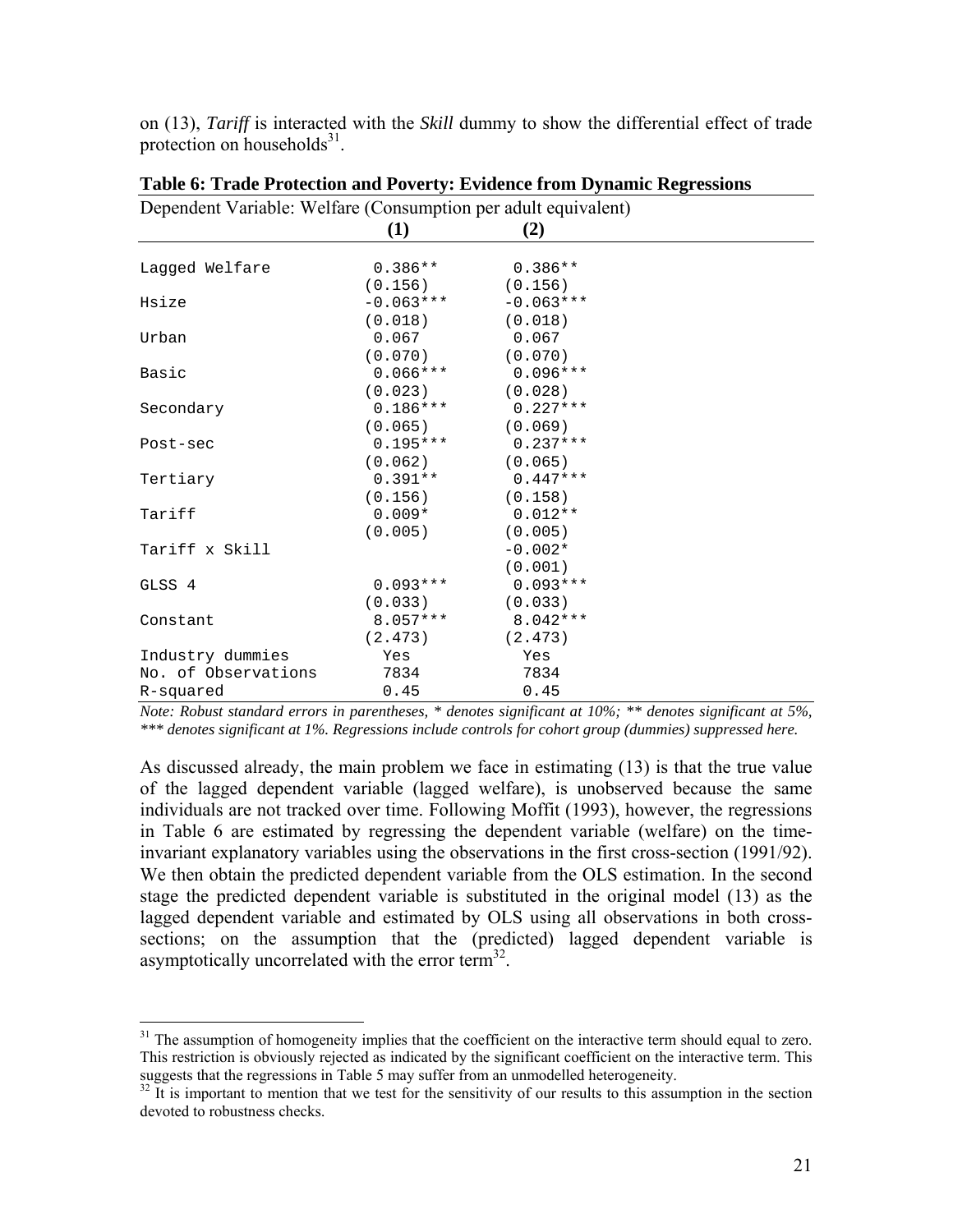Interestingly, we do find robust evidence regarding the effects of tariff on poverty. In both regressions (Table 6) the average welfare reacted positively to tariffs, so that the tariffs cuts led to a decline in welfare. In other words, poverty higher in households employed in protected sectors which were exposed to import competition. This finding supports the interpretation that incomes fell most in those industries where openness increased the most. It is seen that greater openness is associated with lower welfare. Thus, we again find a positive and statistically significant correlation between trade protection and household welfare. Although the magnitude of the tariff coefficient changes, the positive and statistically significant relationship between tariffs and welfare is robust. The estimated effect of liberalization on welfare drops however from an average of about 0.064 in columns 2 to 4 of Table 5, to 0.009 and 0.012 in columns 1 and 2 respectively of Table 6. These results suggest that trade policy had a significant effect (albeit marginally) on poverty and inequality. Households whose heads work in (agriculture and allied) industries with the largest tariff reductions experienced a decline of their welfare relative to the economy-wide average<sup>33</sup>. The evidence seems to suggest that increasing tariffs offered more protection to 'average earnings', at least in manufacturing. Whether inequality increased depends on whether the sectors with the largest tariff reductions were the ones in which the poor are located, relatively intensively. Anecdotal evidence and the results contained in the descriptive analysis of this paper, however, point to the contrary. The poor in Ghana are predominantly rural, unskilled and employed relatively intensively in agriculture (mostly as landless peasant food crop farmers).

|                                   |           | 1991/92                        |                | 1998/99   |                                |                |
|-----------------------------------|-----------|--------------------------------|----------------|-----------|--------------------------------|----------------|
|                                   |           | <b>Skill Type of Household</b> |                |           | <b>Skill Type of Household</b> |                |
|                                   | Unskilled | Semi-                          | <b>Skilled</b> | Unskilled | Semi-                          | <b>Skilled</b> |
| Actual Welfare (log)              | 13.875    | 14.456                         | 14.324         | 13.981    | 14.586                         | 14.482         |
| Predicted Welfare (log)           | 13,870    | 14.480                         | 14.378         | 13.984    | 14.571                         | 14.458         |
| Residual                          | 0.004     | $-0.024$                       | $-0.055$       | $-0.003$  | 0.016                          | 0.025          |
| Contribution of Tariff to Welfare | 0.200     | 0.184                          | 0.182          | 0.176     | 0.168                          | 0.168          |
| <b>Number of Observations</b>     | 3016      | 190                            | 144            | 3869      | 294                            | 321            |

| Table 7: Contribution of Trade Protection to Household Welfare |  |
|----------------------------------------------------------------|--|
|----------------------------------------------------------------|--|

Note: Author's calculations based on regression in column 1 of Table 6.

Figures are simple averages over all households in each skill type except tariff which is over households in traded sectors only.

In Table 7 we show the three skill types of all households in our regressions, along with their actual welfare as reported in the data and the predicted welfare from the regression in column 1 of Table 6. In addition, we estimate how much of the variations in withinhousehold welfare is explained by trade policy. Overall, the model explains reasonably well the experience of all households irrespective of the skill type. The unexplained welfare (residual) is negligible, ranging between 0.3% and 5.5% in absolute terms. The

<span id="page-21-0"></span><sup>&</sup>lt;sup>33</sup> The only exceptions are households engaged in export farming (predominantly cocoa farmers). Aryeetey (2005) has argued, however, that one of the reasons why the export farming sector performed relatively better than food crop farmers is due to the fact that in the face of the severe agricultural import liberalization, the export farmers have been benefiting from governmental support in terms of technical training and other export promotion packages.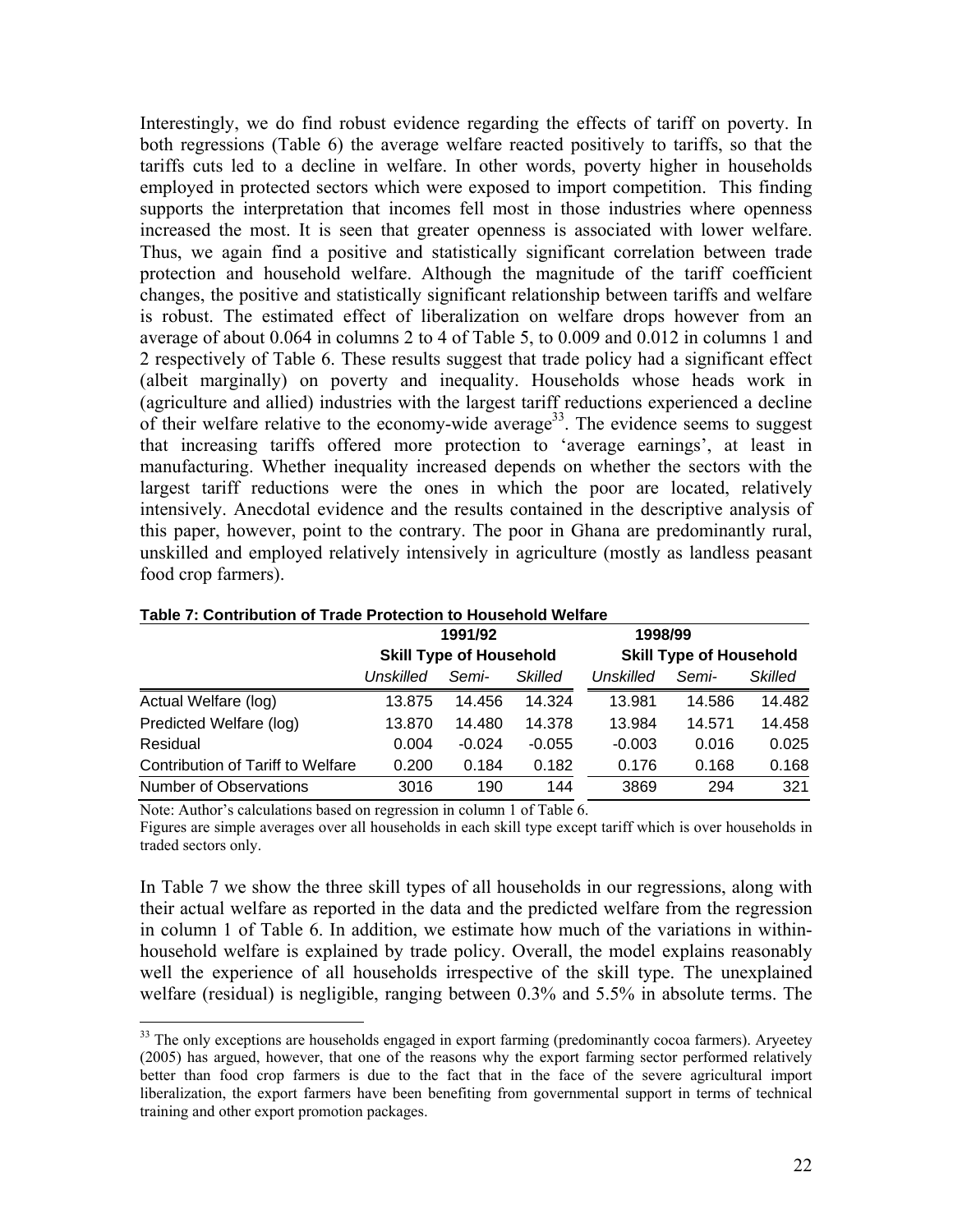first main message from this table is that, for all the households in traded sectors the contribution of protection to welfare is positive. Second, the results in this table corroborate the non-linear specification employed in column 2 of Table 6 (the model with the interactive term). We find that the contribution of tariff to welfare is relatively higher (20%) for unskilled households. Without any special safety nets or complementary policies one can expect that trade liberalisation, alone, would have disproportionate negative consequences for households in this skill type, *ceteris paribus*. Finally, the results reveal, that over the period of seven years the contribution of tariff to welfare has fallen for all skill types while average welfare for each skill type has increased slightly. This seems to suggest, perhaps unsurprisingly, that in the medium to long-run there appears to be a negative relationship between trade protection and welfare. If this were the case, it would be good news for free trade protagonists. The second and final messages from this table are the basis for the subsequent empirical analysis in this paper. First, we investigate further the apparent non-linear tariff-welfare relationship. Then, given the inherent dynamics in our model we estimate the long-run welfare responses to trade protection.

### *Non-linearity*

It appears reasonable to expect that trade protection and for that matter trade liberalization will impact differentially, either by direction or magnitude, on households with different levels of education. To examine how the effect of trade liberalization on households may vary by education, we hypothesize a potential contingency in the relationship between protection (liberalization) and poverty. To attempt to capture this contingency, we introduce an interaction term between *Tariff* and s*kill* which is a categorical dummy variable constructed from the highest education completed dummies. The interaction term is meant to capture the non-linearity in the impact of trade policy on poverty, in order to ascertain whether the impact of greater openness is borne disproportionately by different skill groups<sup>34</sup>. Evidence of a contingent relationship is provided by a significant coefficient on the interaction term suggesting an un-modelled contingency bias in the results discussed previously.

The results reported in column 2 of Table 6 are quite revealing. This specification reveals a significant interaction effect under which the marginal impact of tariff on welfare is decreasing in skill. We find that the positive tariff effect applies to all households but is more pronounced for less skilled households, suggesting that greater openness is associated with significantly lower returns to lower levels of education (the unskilled). This leads to the inference that households with higher education (skilled) in highly protected industries have lower welfare than households with only one of those attributes. A corollary is that unskilled households in highly protected industries enjoy relatively higher welfare than they otherwise would. Hence trade liberalization will worsen their plight disproportionately. It is therefore reasonable to conjecture that only skilled households (because they are more educated and more mobile) would have benefited from trade liberalization in the 1990s. This evidence on the differential impact of trade

<span id="page-22-0"></span><sup>&</sup>lt;sup>34</sup> Alternatively, we could simply conduct separate regressions for households in different skill categories. However, this approach will impose too much restriction on the data and will also not permit us to explore how the marginal effect of trade policy varies for more-skilled and less-skilled households.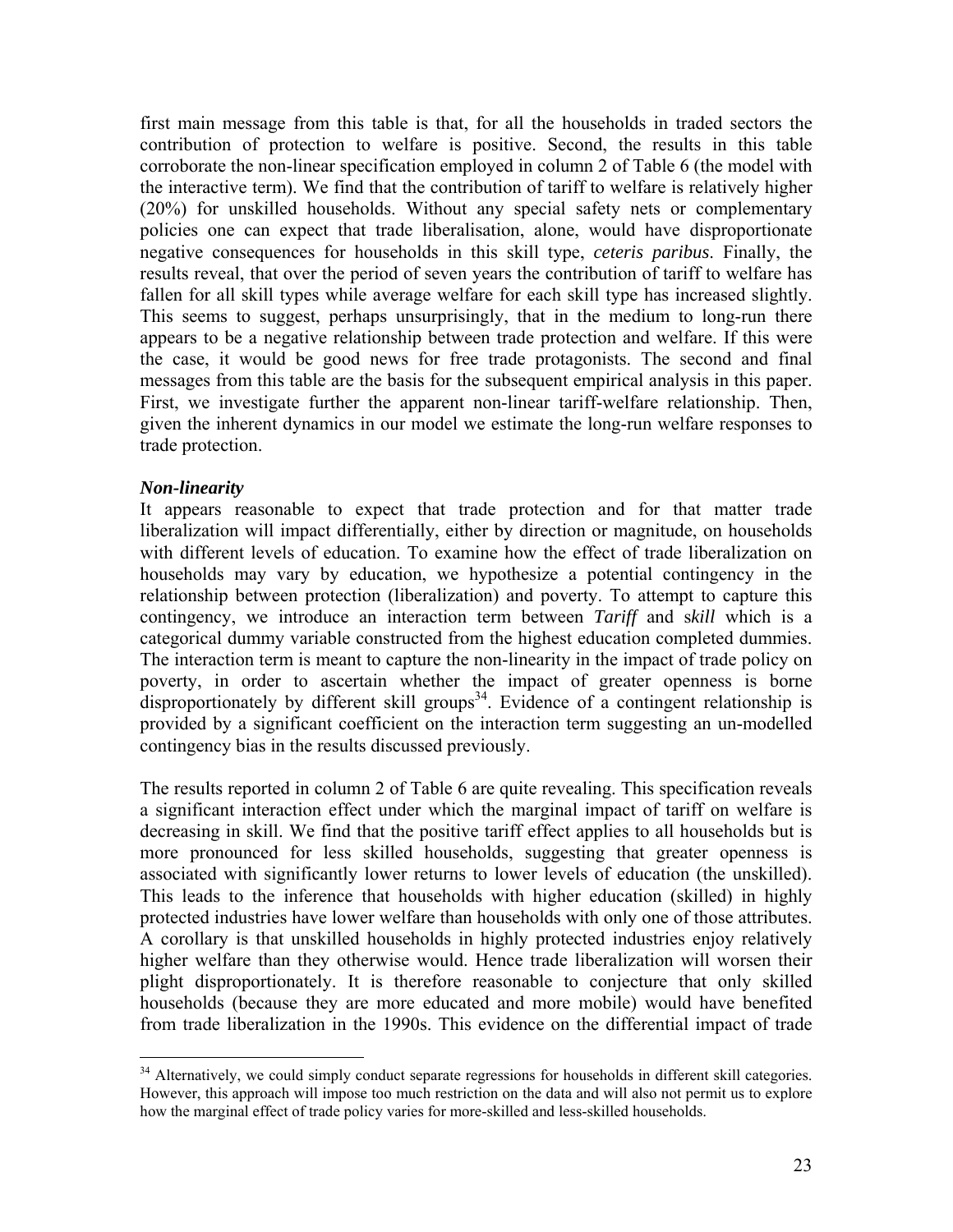protection on poverty is consistent with our earlier descriptive results concerning the finding that the rural, food crop farmers and non-farm self-employed, all of whom are relatively unskilled, benefited the least from trade reforms of the 1990s. Trade liberalization in Ghana seems to accord with an increase in income inequality in favour of skilled households.

|                  |                  | Table 6: Marginal and Long-run effects of Trade Protection on Poverty |                |
|------------------|------------------|-----------------------------------------------------------------------|----------------|
|                  | <b>Unskilled</b> | Semi-skilled                                                          | <b>Skilled</b> |
| Marginal effects | $0.01(2.01)$ **  | $0.009(1.92)^{*}$                                                     | 0.006(1.20)    |
| Long-run effects | 0.016(1.45)      | 0.01(1.45)                                                            | 0.01(1.11)     |

**Table 8: Marginal and Long-run effects of Trade Protection on Poverty**

Note: Author's calculations.

*Absolute t-ratios in parentheses, \* denotes significant at 10%; \*\* denotes significant at 5%.*  In order to test the hypothesis that the simple slope (marginal effect of tariff) differs from zero, we approximate the standard error of the simple slope by the following equation:  $s_b = sqrt[s_{11} + 2Zs_{12} + Z^2s_{22}]$ , where  $s_{11}$  is the variance of the tariff coefficient (i.e., the squared standard error of  $\delta_1$ ),  $s_{22}$  is the variance of the interaction coefficient (i.e., the squared standard error of  $\delta_2$ ) and  $s_{12}$  is the covariance of the two. These values are obtained from the asymptotic covariance matrix based on our regression model in Table 6 column 2.

These results imply that the impact of trade protection on poverty is a function both of the level of restriction and of the level of education (skill). To evaluate this conditional hypothesis, we use the three values for *skill* (1 for unskilled; 2 for semiskilled; 3 for skilled) to compute the marginal effects of trade policy and report the results in the first role of Table 8. From equation (13), the derivative of *welfare* with respect to *Tariff* is calculated as

$$
\frac{\partial w \, \text{e} \, \text{f} \, \text{a} \, \text{r}}{\partial \, \text{T} \, \text{a} \, \text{r} \, \text{if} \, \text{f}} = \delta_1 + \delta_2 \left( \text{Skill} \right)
$$

Evaluated at *unskilled* and *semi-skilled*, we find a positive and statistically significant tariff effect. However, evaluated at s*killed* the marginal effect of *Tariff* becomes statistically insignificant. Thus, the regression indicates that the derivative of welfare with respect to tariff is a decreasing and linear function of the level skill. We know from the fact that the coefficient on the interaction term is negative that the positive effect of trade protection declines as the level of skill increases. Consequently, the potential adjustment costs resulting from any given trade policy reforms will not be universal across different skill groups. Thus, for two households with similar characteristics, affiliated to the same sector (and thus face similar tariffs) but belonging to different skill groups (unskilled and skilled), a tariff reduction in that sector will have different effects on their respective welfare. Skilled households stand to benefit more than unskilled households. Alternatively, unskilled households will benefit the least relative to skilled households.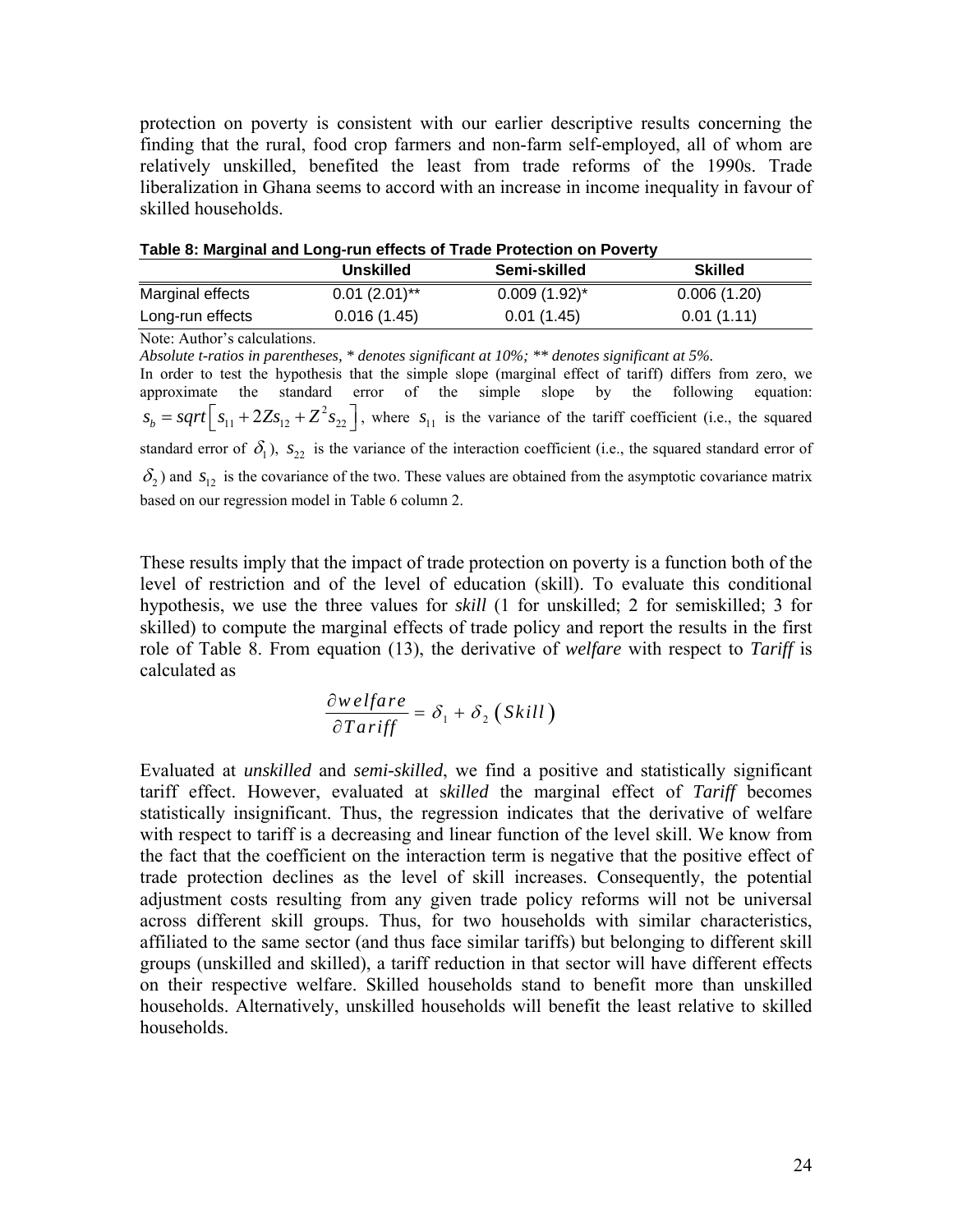## *Long-run Effects of Trade Protection*

The short-run is important and deserves analysis. However, many economic policies have important long-run perspectives which equally deserve scrutiny. Most often, these longrun impacts are ignored by researchers and policy analysts. This is partly because of data constraints or because the electorates only care about the short-run costs and benefits of public policy. However, to the extent that it is possible we need to investigate the longrun impacts as well. The long-run entails further household adjustments and household adjustments imply cushions to negative shocks and boosts to positive ones. Thus, even if trade liberalization may increase poverty and even inequality in the short run, if there are positive long run effects through economic growth for example, the end result is likely to reduce poverty in the long run.

In our empirical application, we are interested in whether the long-run effects of trade policy are the same as the short-run consequences already documented. Fortunately, the dynamic specifications employed in Table 6 allow us to explore this. The estimated significant coefficient on the lagged dependent variable is 0.386 with a standard error of 0.156. This suggests that past shocks to household welfare do affect current levels of welfare, above and beyond the influence of household-specific characteristics. The estimated tariff coefficient is 0.012 with a standard error of 0.005. This estimate divided by one minus the coefficient estimate on the lagged dependent variable yields the *longrun* effect of trade protection on welfare. The last row of Table 8 reports this long-run impact for all three skill groups. There is an interesting twist. None of the long run tariff effects is statistically distinguishable from zero. In other words, conditional on controls for the persistence of household welfare the positive and significant tariff effect disappears. Hence, it seems reasonable to speculate that the arguments for protection are valid (especially for poor unskilled labour households) so long as the short-run is the period of interest. In the long-run, however, it is highly unlikely for any household, irrespective of the skill type and industry affiliation, to benefit for protectionism. Trade liberalization has therefore a potential role in enhancing welfare in the long run.

Results for the other control variables are also of interest. Household welfare correlates positively and significantly with land value. As expected, household size correlates negatively and significantly with welfare. The education variables show the expected pattern. All the estimated coefficients are positive and statistically significant, indicating that, other things being equal, all levels of education (relative to no education) of the household head improve welfare. It turns out that the returns to having progressively higher education are larger. The strong positive effect of education on welfare is increasing with the level of completed education of the household head. The incremental gain in welfare is smallest for households with heads with basic education and largest for graduate headed households. Note that the effects of post-basic education (i.e., secondary, post-secondary and tertiary) are quantitatively, the largest of all included explanatory variables. Hence, education emerges as the fundamental household characteristic determining the probability that a household experience poverty, *ceteris paribus*.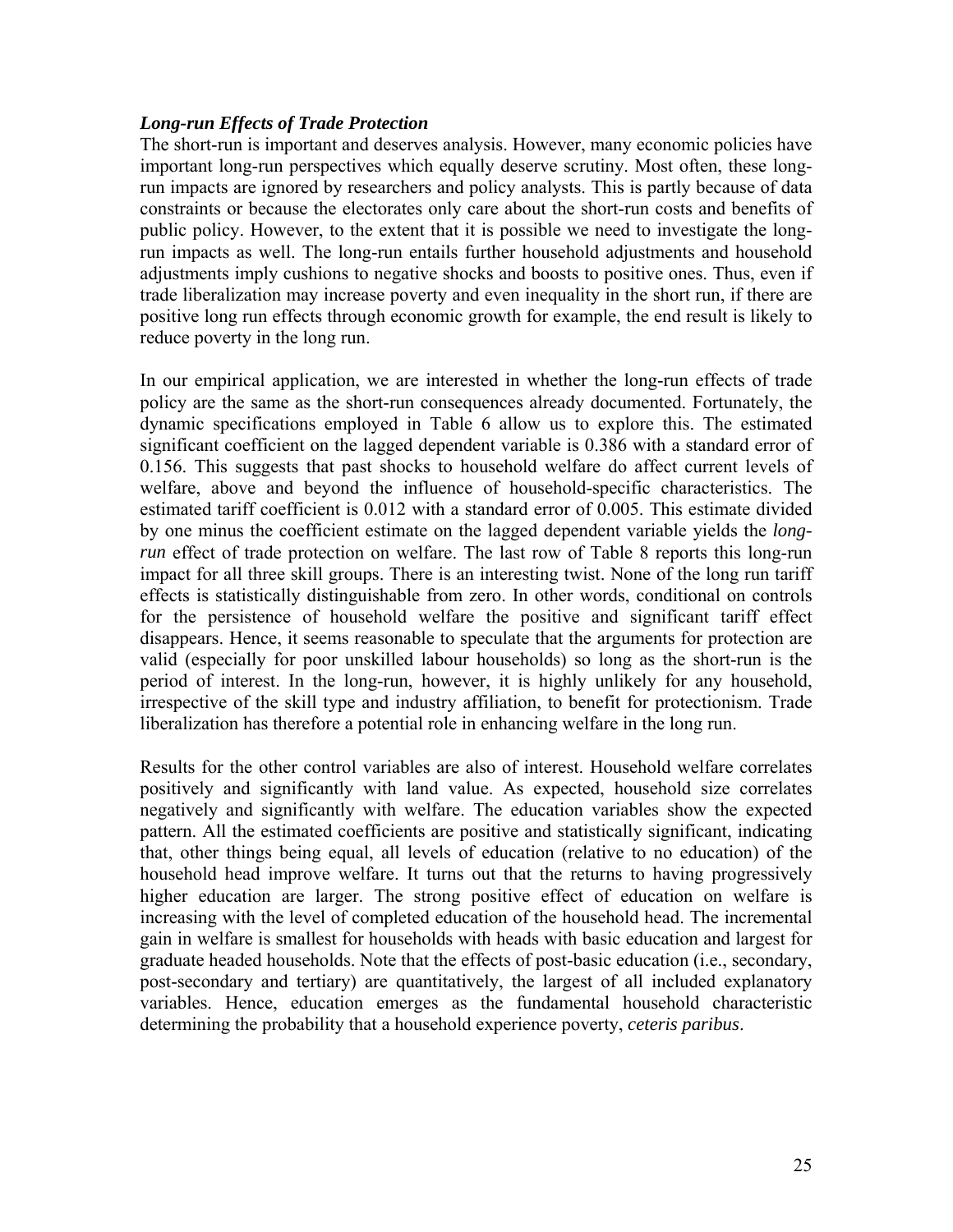### **6. Sensitivity Analysis**

To verify our main findings, we now turn to a number of robustness checks. Our first check was to take seriously the measurement error problem raised in the pseudo panel literature and reviewed in Section 4.1. We are interested in finding out whether the results are sensitive to the construction of the pseudo panel. With an average cell size of 54 we can be worried that the measurement error problem can be an issue in the results in Table 5. However, since the main conclusions in this paper are based on Table 6 in which the regressions are based on the underlying micro data (not on cell means), we can safely ignore the measurement error problem. Nevertheless, we follow most researchers in this field (upon the advice by Verbeek and Nijman, 1993) and divide the sample into a smaller number of cohorts to ensure that observations per cell are reasonably large. To do this, we construct a new pseudo panel by taking 10-year generation bands while maintaining the regional (10) and gender (2) categories<sup>35</sup>. Cohorts are defined by the interaction of four age intervals (GLSS 1991/92: 18-27, 28-37, 38-47 and 48-57; GLSS 1998/99: 25-34, 35-44, 45-54 and 55-64), two gender categories (male and female) of head and ten geographic regions. For example, now the first cohort here is aged 18-27 in 1991/92 and 25-34 in 1998/99. By so doing, the average number of observations per cell increases to 105 at the expense of a relatively small total number of observations (a potential of 160 but 157 realized). All the regressions in Tables 5 and 6 were re-estimated using this new data. In all cases, we find that cohort selection issues are not driving the results. Our results remain largely unaltered. Both the signs and statistical significance of the coefficients are preserved in most cases. Thus the model parameters are robust in that they show little sensitivity to changes in the data construction. We still find convincing evidence of a positive and statistically significant correlation between tariff and welfare which is contingent on skill (human capital). In fact, the orders of magnitude of the estimated tariff coefficient have actually become larger.

Next, we used the estimator proposed by Verbeek and Vella (2005) as a robustness check on using Moffit's version of estimating dynamic models from RCS. Our aim is to check if failure to instrument *Tariff* and the lag of the dependent variable as the authors suggest affected the estimated parameters. In effect, we relax the assumption that the (predicted) lagged dependent variable is uncorrelated with the prediction error. Essentially, we estimated (13) using standard IV methods with cohort dummies interacted with time dummies, serving as instruments for both lagged welfare and tariff. We found no big difference in the estimated coefficients. In other words we did not have any major changes in significance or signs of the estimated coefficients. In fact, the estimated coefficients on tariff and the interaction term becomes stronger and both are significant at the 1% level. Hence, our results are not driven by model specification and the choice of estimator.

Finally, we performed diagnostic tests for influential observations to confirm that the parameter estimates are not unduly influenced by a small subset of observations. Our

<span id="page-25-0"></span> $35$  The choice of 10-year intervals is essentially arbitrary, but meets the requirements for the cell sizes to be reasonably large (on average) so that the measurement error problem discussed previously is negligible.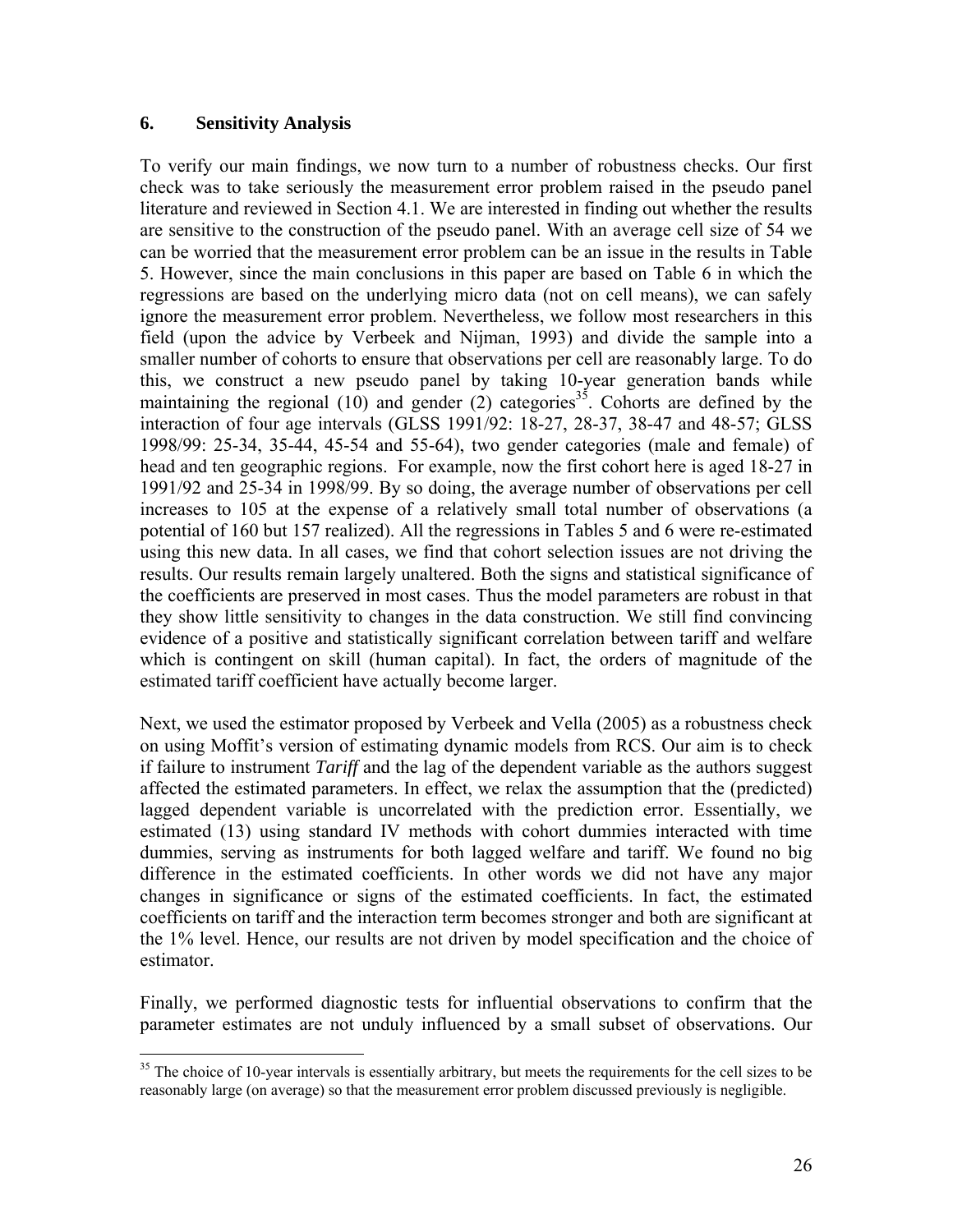examination of the data for the presence of outliers, high-leverage points or influential observations using Cook's distance (Cook, 1977), and the DFFITS and DFBETA statistics (Besley et al, 1980 and Welsch, 1982) identified three observations. However, the omission of all three observations flagged as high-leverage and influential does not affect the fit and hence the estimated coefficients.<sup>36</sup>

# **7. Conclusion and Policy Implications**

This paper has shown that as Ghana became more integrated in the global economy, there were short-term adjustment costs which were disproportionately larger for poorer unskilled households. We have presented both descriptive and econometric evidence to show that trade liberalization in Ghana resulted in increases in poverty among certain sections of the population, especially the rural unskilled labour households. Following trade liberalization in Ghana, most households have experienced increases in poverty over this period, but to differing degrees. Unskilled households, predominantly employed in Agriculture, would experience the largest increases in poverty. This is consistent with the observations made by Aryeetey and McKay (2004) that the poorest of the poor participated much less in the growth and poverty reduction over this period.

In the econometric section of this paper, we regressed the living standards indicator, consumption per equivalent adult, on household-specific demographic characteristics, tariffs and industry indicators. In particular, we allow the relationship between welfare and trade policy to differ for households with different skill levels. The econometric results confirm our previous descriptive findings and suggest that higher tariff reductions are associated with a higher probability of being poor, at least in the short run, but with differing effects on different skill groups. In the short-run, all households regardless of skill type would have lost out from trade liberalization, but the poor unskilled households (because they are sector-specific and less mobile) lost disproportionately. Income and spatial inequality (rural/urban, or northern/southern divide) would have worsened as a result. The results suggest that within the same sector, a trade reform may lead to differing impacts on households with similar attributes but different skills.

This finding in turn has implications for policy evaluation. One policy implication of the results is that the effects of trade liberalization and economic reforms on the poor are highly differentiated and nuanced. This paper establishes that, in the case of Ghana, different households with different skill levels experienced differential effects of protection. We show that tariff reductions accentuate the incidence of poverty. More importantly, there is the tendency to aggravate income inequality between skilled and unskilled households and urban and rural sectors. However, the good news (for pro-free traders) is that these negative effects can be viewed as only short run adjustment costs. In the long-run we find no tariff effect on poverty. It is thus possible to speculate that as long as households are sufficiently patient, the long run potential gain from trade liberalization could compensate for the short run loss.

<span id="page-26-0"></span><sup>&</sup>lt;sup>36</sup> All sensitivity analysis results are available from the author.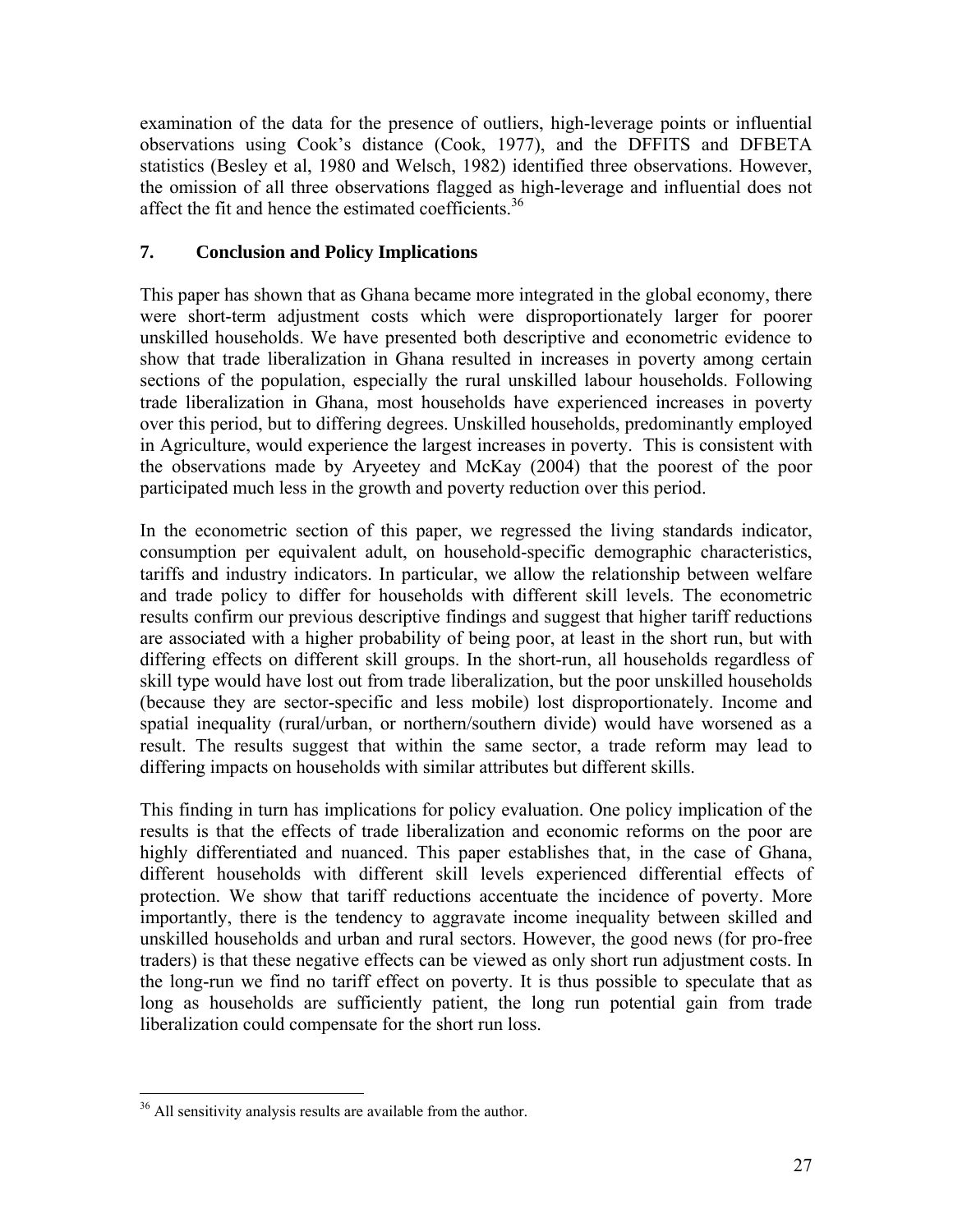An important result is that we find evidence that human capital does contribute to welfare, and that this contribution to welfare is higher in an open economy. Our specification with the interactive term reveals a significant interaction effect under which the marginal impact of openness on welfare is increasing in human capital. In other words, human capital (skill) is fundamental to the ability of a household to benefit from trade liberalization. This is not to say that trade liberalization enhances skill, but rather it, in a sense, amplifies the returns to skill and augments its effect on welfare. This finding has serious implications for Ghana and most African countries in the globalisation process.

There are at least three main conclusions from this paper which are worth some consideration. First, trade protection presents both opportunities and challenges both of which are strongly contingent on how skilled or unskilled the poor are. There is no reason to suppose that the gains from protection are evenly distributed. The gains from trade protection are especially in favour of relatively unskilled households and sectors that need protection from foreign competition to ensure demand for their products. Relatively educated households may actually lose. Second, the gains from protection can only be short-lived. There is no reason to expect to increase living standards and reduce poverty in the long run on the basis of protectionism. In fact, the return to schooling is diminished under protectionism. If education is (and we find it is) a key determinant of welfare then this is enough food for thought. Finally, it is important for policy makers to understand that for trade liberalization to reduce poverty it is necessary for poor unskilled households to be able to participate in the process through expansion of education and training beyond what is currently available under the Free Compulsory Universal Basic Education (FCUBE) which only increases the quality of unskilled labour. There exists a direct or indirect complimentarity between education (human capital) and trade liberalization with human capital acting as one of the transmission mechanisms through which trade policy affects the poor. Maximizing the potential long-term benefits and minimizing the shortrun costs of trade liberalization would therefore require active interventions to *weather the storm* with the poor in mind. A *laissez-faire* approach can be disastrous.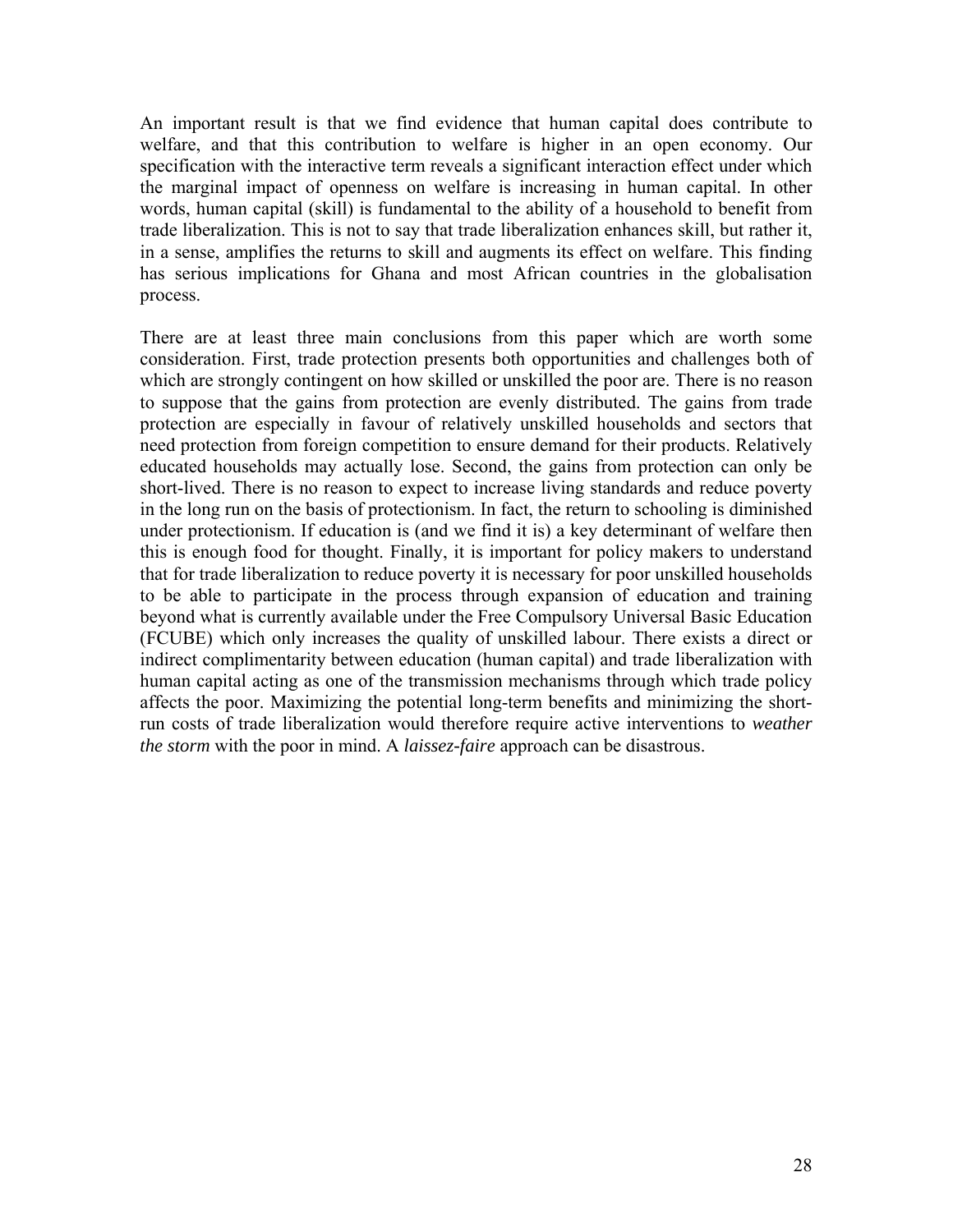### **References**

Appleton, Simon (2002), "The Rich Are Just Like Us, Only Richer: Poverty Functions or Consumption Functions?" *Journal of African Economies*, Vol. 10(4), pp. 433-469.

Attanasio, O., P.K. and G. Weber (1995), "Is Consumption Growth Consistent with Intertemporal Optimization? Evidence from the Consumer Expenditure Survey", *Journal of Political Economy* 103(6): 1121-1157.

Attanasio, O., P.K. Goldberg and N. Pavcnik (2004), "Trade Reforms and Wage Inequality in Colombia, *Journal of Development Economics* 74 (2):331-366.

Besley, D. A., Kuh, E. and Welsch, R.E. (1980), "*Regression Diagnostics*: *Identifying Influential Data and Sources of Collinearity*, New York: John Wiley & Sons.

Blundell, R., C. Meghir and P. Neves (1993), "Labour Supply and Intertemporal substitution", *Journal of Econometrics*, 59, 137-160

Blundell, R., M. Browning and C. Meghir (1994), "Consumer Demand and the Life-cycle Allocation of Household Expenditures", *Review of Economic Studies* 61(1): 57-60.

Browning, M., A. Deaton, M. Irish (1985), "A Profitable Approach to Labour Supply and Commodity Demands over the Life-Cycle", *Econometrica*, 53 (3), 503-544

Collado, M.D., (1998), "Estimating Binary Choice Models from Cohort Data", *Investigaciones Economicas*, vol. XXII (2), 259-276.

Coulombe, H., and A. McKay (1995), "An Assessment of Trends in Poverty in Ghana, 1988-92", PSP Discussion Paper No. 81, Poverty and Social Policy Department, World Bank, Washington D.C. (November).

Coulombe, H. and A. McKay (2000), "Assessing the Robustness of Changes in Poverty in Ghana over the 1990s", mimeo, World Bank and UK Department for International Development.

Coulombe, H. and A. McKay (2003), "Selective Poverty Reduction in a Slow Growth Environment: Ghana in the 1990s", Paper prepared for the World Bank, Human Development Network.

Deaton, A (1985), "Panel Data from Time-series of Cross-sections", *Journal of Econometrics* 30, 109-126.

Deaton, A. (1997), *The Analysis of Household Surveys: A Microeconomic Approach to Development Policy*, World Bank: The John Hopkins University Press.

Gaston, N. and D. Trefler (1994), "Protection, Trade, and Wages: Evidence from U.S. Manufacturing," *Industrial and Labour Relations Review,* vol. 47, pp. 575-93.

Ghana Statistical Service (1996). *Ghana Living Standards Survey Report on the Second Round (GLSS 2)*, Accra: GSS.

Ghana Statistical Service (2000). *Poverty Trends in Ghana in the 1990s*, Accra: Ghana Statistical Service.

Ghana Statistical Service (2000). *Ghana Living Standards Survey Report on the Fourth Round (GLSS 4)*, Accra: GSS.

Girma, S., (2000), "A Quasi-Differencing Approach to Dynamic Modelling from a Time Series of Independent Cross-Sections", *Journal of Econometrics,* 98, 365-383.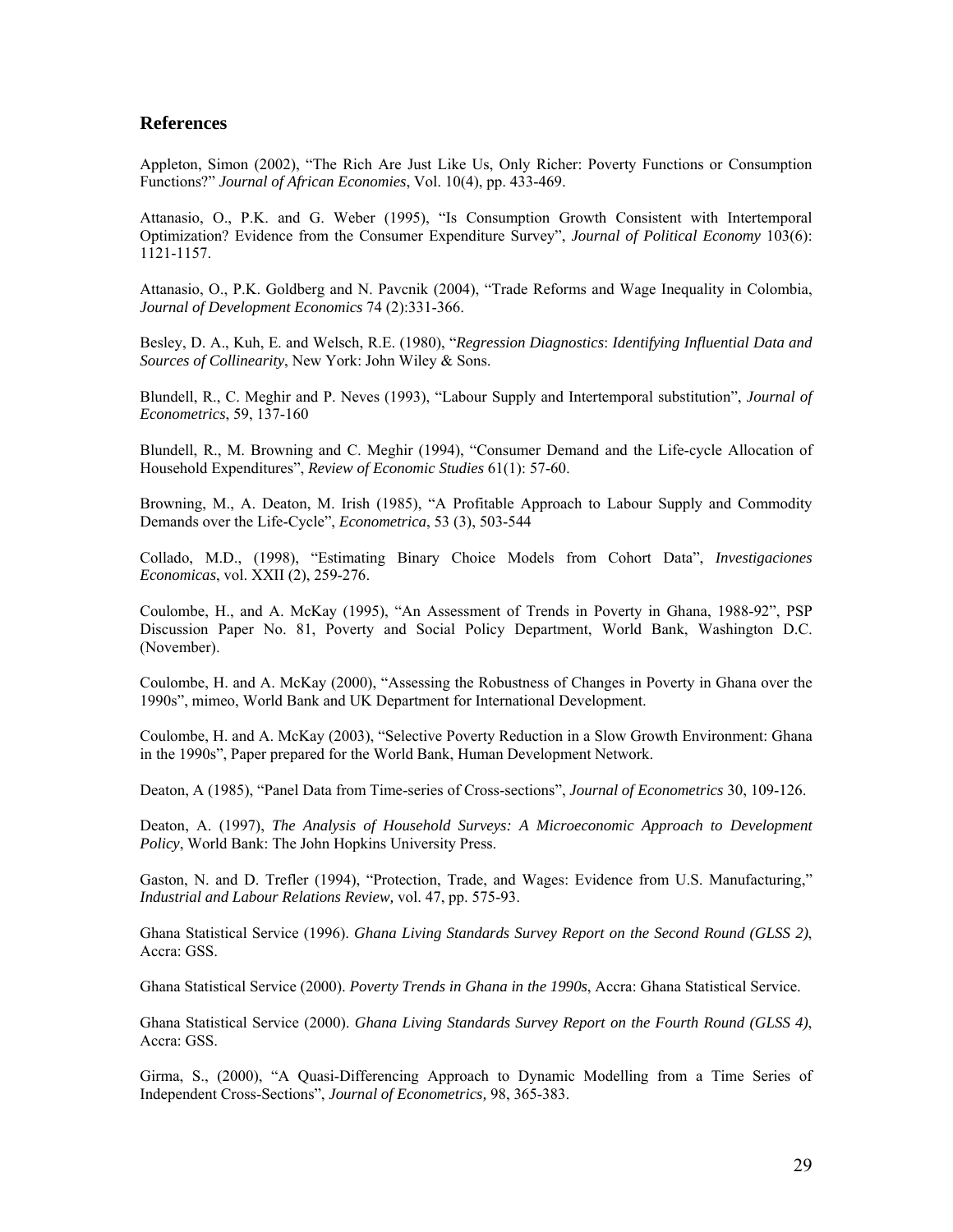Goldberg, Penny and Nina Pavcnik (2004), "Trade, Wages and the Political Economy of Trade Protection: Evidence from the Colombian Trade Reforms," forthcoming *Journal of International Economics*.

Görg, H. and E. Strobl (2002), "Relative Wages, Openness and Skill-Biased Technological Change", *IZA Discussion Paper* No. 596, Institute for the Study of Labour (IZA), Bonn, Germany.

Hanson, G., Harrison, A., (1999), "Who Gains from Trade Reform? Some Remaining Puzzles," *Journal of Development Economics* 59, 125– 154.

Hanson, G., Harrison, A., (1999a), "Trade Liberalization and Wages Inequality in Mexico", *Industrial and Labour Relations Review* 52, 271-288.

Harrison, A. (1994), "Productivity, Imperfect Competition, and Trade Reform: Theory and Evidence," *Journal of International Economics,* vol. 36(1-2): 53-73.

Harrison, A. (2005), "Globalization and Poverty". University of California at Berkeley and NBER, mimeo.

McCulloch, N., Winters, A. and Cirera, X., (2001), *Trade Liberalisation and Poverty: A Handbook. London*: CEPR.

Oti-Boateng, E., K. Ewusi and R. Kanbur, and A. McKay (1992), "A Poverty Profile of Ghana, 1987-88", *Journal of African Economies*, Vol. 1, No. 1, pp. 25-58.

Quartey, Peter and Blankson, Theresa (2004), "Do Migrant Remittances Minimize the Impact of Macrovolatility on the Poor in Ghana?" Unpublished Report Submitted to the Global Development Network.

Teal, F. (1997), "Real Wages and the Demand for Skilled and Unskilled Male Labour in Ghana's Manufacturing Sector: 1991–1995", Centre for the Study of African Economies (CSAE), Working Paper Series 97-10, University of Oxford, UK.

Teal, F. (2000), "Private Sector Wages and Poverty in Ghana: 1988-1998", Centre for the Study of African Economies (CSAE), Working Paper Series 97-10, University of Oxford, UK.

Teal, F. (2001), "Education, Incomes, Poverty and Inequality in Ghana in the 1990s", Centre for the Study of African Economies (CSAE), Working Paper Series 2001-21, University of Oxford, UK.

Topalova, Petia (2005), "Trade Liberalization, Poverty and Inequality: Evidence from Indian Districts", MIT mimeo, August.

Verbeek, M., and T. Nijman (1992), "Can Cohort Data be Treated as Genuine Panel Data?" *Empirical Economics* 17:9-23.

Verbeek, M., and T. Nijman, (1993), "Minimum MSE estimation of a regression model with fixed effects from a series of cross sections", *Journal of Econometrics* 59:125-36.

Verbeek, M. and F. Vella (2005), "Estimating Dynamic Models from Repeated Cross-Sections", *Journal of Econometrics*, 127, 83-102.

Welsch, R.E. (1982), "Influence Functions and Regression Diagnostics," in Modern Data Analysis, (R. L. Launer and A. F. Siegel, eds.), New York: Academic Press.

Winters, L. Alan (2000), "Trade, Trade Policy, and Poverty: What are the Links?" *Centre for Economic Policy Research Paper* No. 2382.

Winters, L.A. (2000), 'Trade and Poverty, Is there a connection?', in Ben David D, Nordstrom H. and Winters L. A (eds.) Trade, Income Disparity and Poverty, Geneva: WTO.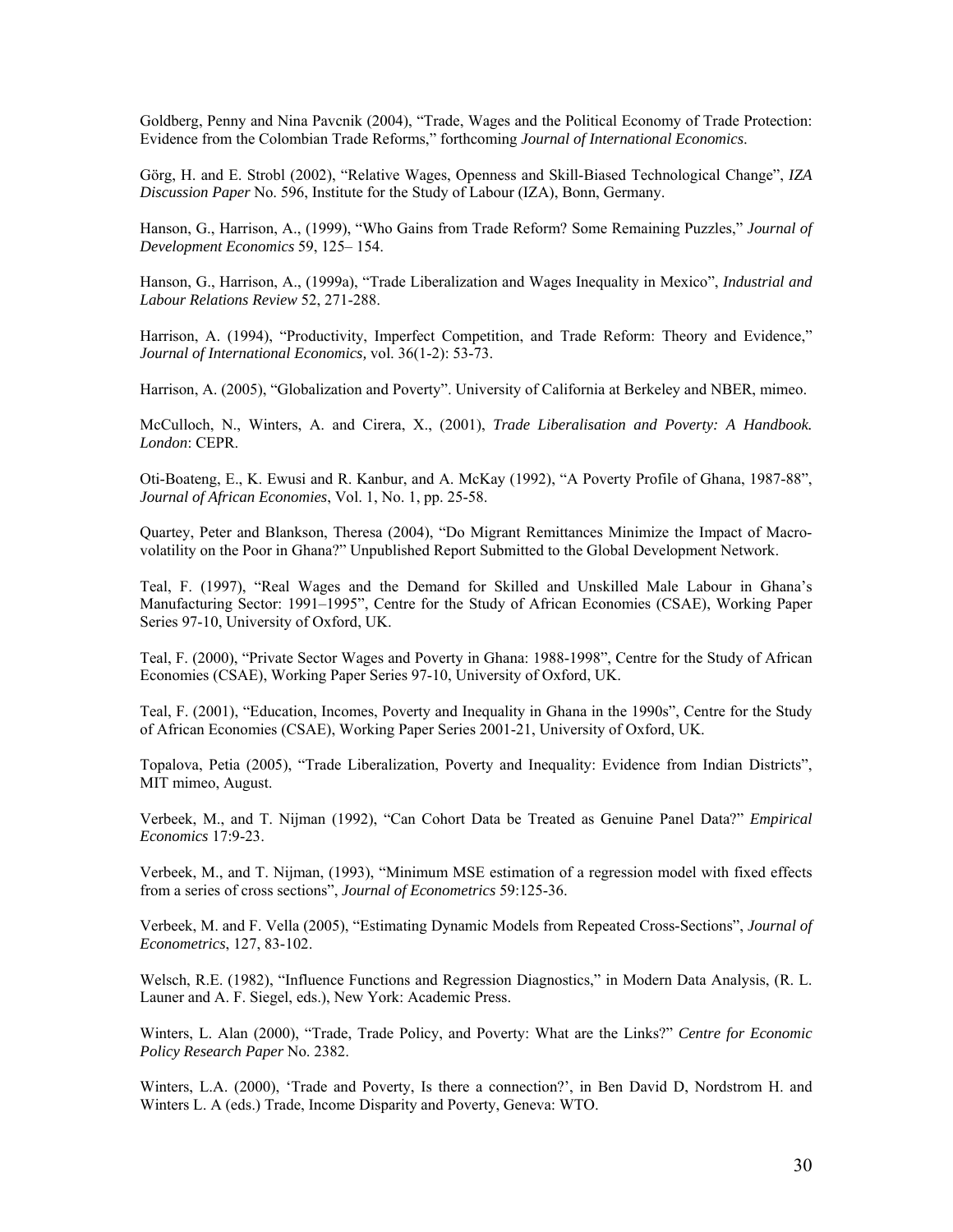Winters, L. A. (2002a), "Trade, Trade Policy and Poverty: What Are the Links", *The World Economy*, Vol. 25, pp. 1339-1367.

Winters, L.A. (2002b), "Trade Liberalisation and Economic Performance: An Overview", mimeo, University of Sussex.

Winters, L. A., N. McCulloch, and A. McKay (2004), "Trade Liberalization and Poverty: The Evidence So Far", *Journal of Economic Literature*, 42(1): 72-115.

Ridder, G, and R. Mofitt (2006), "The Econometrics of Data Combination", in: J.J. Heckman and E.E. Leamer, eds., *Handbook of Econometrics*, Vol. 6, North-Holland, Elsevier Science.

Mofitt, R. (1993), "Identi.cation and Estimation of Dynamic Models with a Time Series of Repeated Cross-Sections", *Journal of Econometrics*, 59, 99-123.

Topalova, P., (2005), " Trade Liberalization, Poverty and Inequality: Evidence from Indian Districts", *NBER Working Paper* No. 11614.

### **APPENDIX**

| Table AT: Inter-Industry Trade Frotection (Liberalisation) during the 1990s<br><b>Industry Classification(26)</b> |       | Tariff 1992/93 Tariff 1999/00 | Tariff Change (%) |
|-------------------------------------------------------------------------------------------------------------------|-------|-------------------------------|-------------------|
| <b>Traded Sectors (19)</b>                                                                                        |       |                               |                   |
| Agric, Forestry and Fishing (3) of which                                                                          |       |                               |                   |
| Agriculture crop & Livestock                                                                                      | 23.20 | 19.44                         | $-16.18$          |
| Forestry & Logging                                                                                                | 24.77 | 20.00                         | $-19.27$          |
| Fishing                                                                                                           | 20.34 | 13.97                         | $-31.36$          |
| Average (unweighted)                                                                                              | 22.77 | 17.80                         | $-22.27$          |
| Manufacturing (14) of which                                                                                       |       |                               |                   |
| Food                                                                                                              | 18.94 | 24.94                         | 31.63             |
| <b>Beverages</b>                                                                                                  | 20.45 | 21.43                         | 4.76              |
| Furniture                                                                                                         | 19.73 | 27.84                         | 41.10             |
| Electrical                                                                                                        | 12.63 | 10.86                         | $-14.08$          |
| Metals                                                                                                            | 7.89  | 11.03                         | 39.83             |
| Chemicals                                                                                                         | 10.61 | 12.08                         | 13.84             |
| <b>Plastics</b>                                                                                                   | 14.39 | 17.17                         | 19.34             |
| Footwear                                                                                                          | 19.00 | 20.00                         | 5.26              |
| <b>Textiles</b>                                                                                                   | 21.35 | 23.04                         | 7.93              |
| Wood                                                                                                              | 18.00 | 16.89                         | $-6.16$           |
| Apparel                                                                                                           | 24.44 | 22.22                         | $-9.09$           |
| Printing                                                                                                          | 20.00 | 23.33                         | 16.67             |
| Rubber                                                                                                            | 10.00 | 10.00                         | 0.00              |
| Other manufacturing                                                                                               | 11.21 | 13.76                         | 22.75             |
| Average (unweighted)                                                                                              | 16.33 | 18.19                         | 12.41             |
| Mining & Quarrying                                                                                                | 9.77  | 11.64                         | 19.14             |
| <b>Utilities</b>                                                                                                  | 12.14 | 10.71                         | $-11.76$          |

**Table A1: Inter-Industry Trade Protection (Liberalisation) during the 1990s** 

Source: Author's calculations from the tariff data.

Note: The other seven Non-traded sectors including Trading, Construction, Restaurant & hotel, Transport  $\&$  communication, Financial services, Other services and Community  $\&$  social care were all assigned a tariff of zero.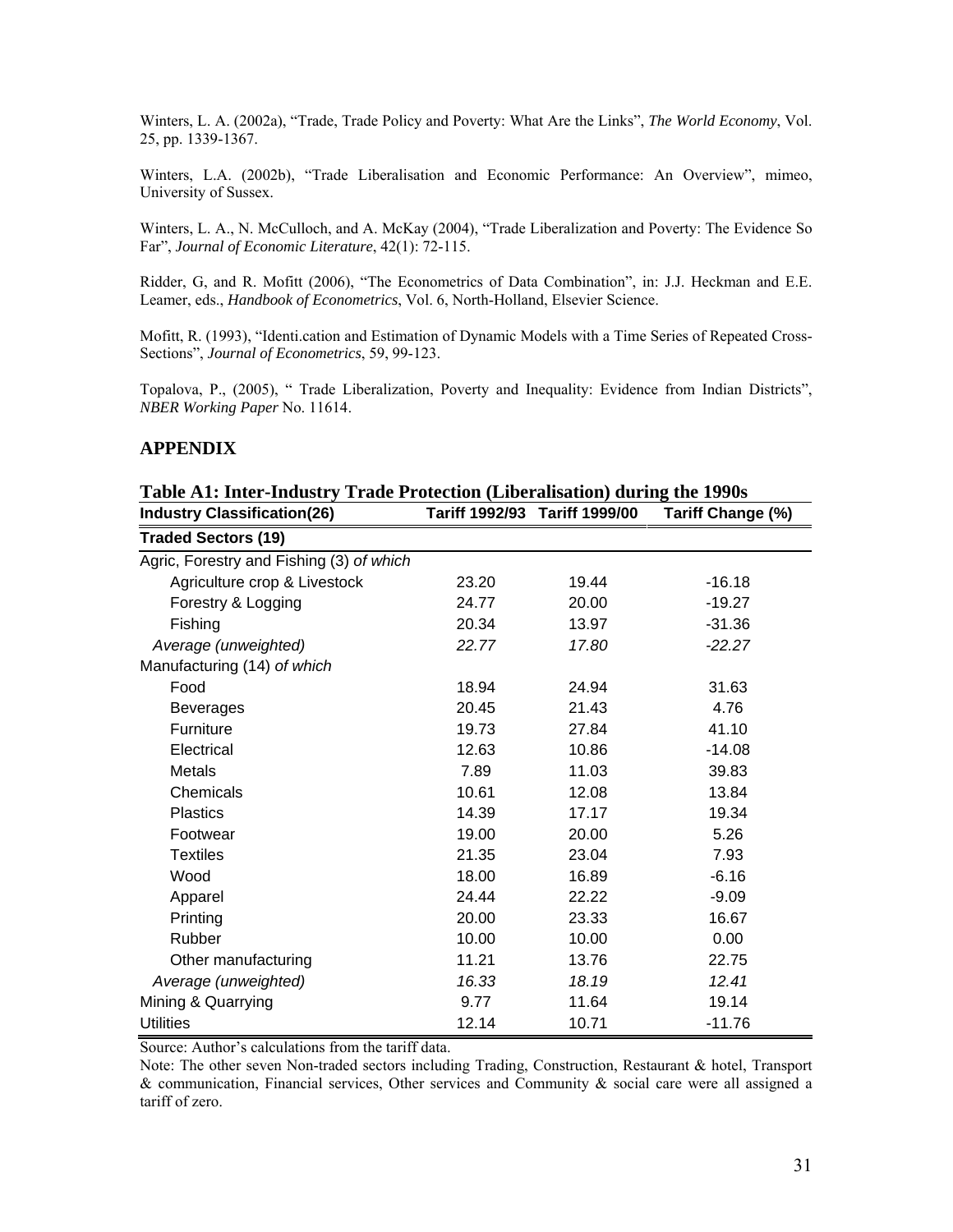| Table A2: Industry Employment Shares by Skill Levels |
|------------------------------------------------------|
|------------------------------------------------------|

|                                      |                                             | 1991/92 |                | 1998/99                                     |       |                | 1991/92              | 1998/99              |
|--------------------------------------|---------------------------------------------|---------|----------------|---------------------------------------------|-------|----------------|----------------------|----------------------|
|                                      | Share of different skill levels in industry |         |                | Share of different skill levels in industry |       |                | Share of industry in | Share of industry in |
| <b>Industry Name</b>                 | <b>Unskilled</b>                            | Semi-   | <b>Skilled</b> | <b>Unskilled</b>                            | Semi- | <b>Skilled</b> | total employment     | total employment     |
| Agriculture crop & Livestock         | 0.982                                       | 0.014   | 0.004          | 0.969                                       | 0.022 | 0.010          | 0.481                | 0.486                |
| Forestry & Logging                   | 0.903                                       | 0.065   | 0.032          | 0.833                                       | 0.056 | 0.111          | 0.009                | 0.004                |
| Fishing                              | 0.960                                       | 0.000   | 0.040          | 0.988                                       | 0.000 | 0.012          | 0.015                | 0.018                |
| Food                                 | 0.983                                       | 0.017   | 0.000          | 0.967                                       | 0.016 | 0.016          | 0.035                | 0.041                |
| Beverages                            | 0.957                                       | 0.000   | 0.043          | 0.903                                       | 0.065 | 0.032          | 0.007                | 0.007                |
| Furniture                            | 0.885                                       | 0.038   | 0.077          | 0.895                                       | 0.053 | 0.053          | 0.008                | 0.008                |
| Electrical                           | 0.667                                       | 0.000   | 0.333          | 0.000                                       | 1.000 | 0.000          | 0.001                | 0.000                |
| Metals                               | 0.889                                       | 0.111   | 0.000          | 0.810                                       | 0.143 | 0.048          | 0.005                | 0.005                |
| Chemicals                            | 1.000                                       | 0.000   | 0.000          | 0.500                                       | 0.500 | 0.000          | 0.001                | 0.000                |
| <b>Plastics</b>                      | 1.000                                       | 0.000   | 0.000          | 0.500                                       | 0.000 | 0.500          | 0.001                | 0.001                |
| Footwear                             | 1.000                                       | 0.000   | 0.000          | 0.818                                       | 0.182 | 0.000          | 0.001                | 0.002                |
| <b>Textiles</b>                      | 0.800                                       | 0.200   | 0.000          | 0.679                                       | 0.214 | 0.107          | 0.006                | 0.006                |
| Wood                                 | 0.833                                       | 0.000   | 0.167          | 0.826                                       | 0.087 | 0.087          | 0.002                | 0.005                |
| Apparel                              | 0.944                                       | 0.037   | 0.019          | 0.882                                       | 0.082 | 0.035          | 0.016                | 0.019                |
| Printing                             | 0.571                                       | 0.429   | 0.000          | 0.545                                       | 0.273 | 0.182          | 0.002                | 0.002                |
| Rubber                               | 0.857                                       | 0.143   | 0.000          | 0.730                                       | 0.135 | 0.135          | 0.006                | 0.008                |
| Other manufacturing                  | 0.968                                       | 0.000   | 0.032          | 0.769                                       | 0.154 | 0.077          | 0.009                | 0.012                |
| Mining & Quarrying                   | 0.636                                       | 0.273   | 0.091          | 0.733                                       | 0.133 | 0.133          | 0.003                | 0.003                |
| <b>Utilities</b>                     | 1.000                                       | 0.000   | 0.000          | 0.500                                       | 0.500 | 0.000          | 0.001                | 0.000                |
| Trading                              | 0.931                                       | 0.063   | 0.006          | 0.877                                       | 0.085 | 0.038          | 0.142                | 0.147                |
| Construction                         | 0.931                                       | 0.056   | 0.014          | 0.793                                       | 0.103 | 0.103          | 0.021                | 0.026                |
| <b>Restaurants &amp; Hotel</b>       | 0.955                                       | 0.000   | 0.045          | 0.889                                       | 0.056 | 0.056          | 0.007                | 0.004                |
| <b>Transport &amp; Communication</b> | 0.879                                       | 0.093   | 0.029          | 0.800                                       | 0.103 | 0.097          | 0.042                | 0.039                |
| <b>Financial Services</b>            | 0.357                                       | 0.429   | 0.214          | 0.286                                       | 0.457 | 0.257          | 0.004                | 0.008                |
| <b>Other Services</b>                | 0.796                                       | 0.122   | 0.082          | 0.632                                       | 0.211 | 0.158          | 0.015                | 0.013                |
| Community & Social                   | 0.632                                       | 0.163   | 0.206          | 0.540                                       | 0.138 | 0.322          | 0.160                | 0.134                |
| Total                                | 0.900                                       | 0.057   | 0.043          | 0.863                                       | 0.066 | 0.072          | 1.000                | 1.000                |

Source: Authors' calculations from GLSS surveys. Industry is by 2-digit ISIC code. These are the 26/68 sectors for which we successfully matched households by the main employment of head.